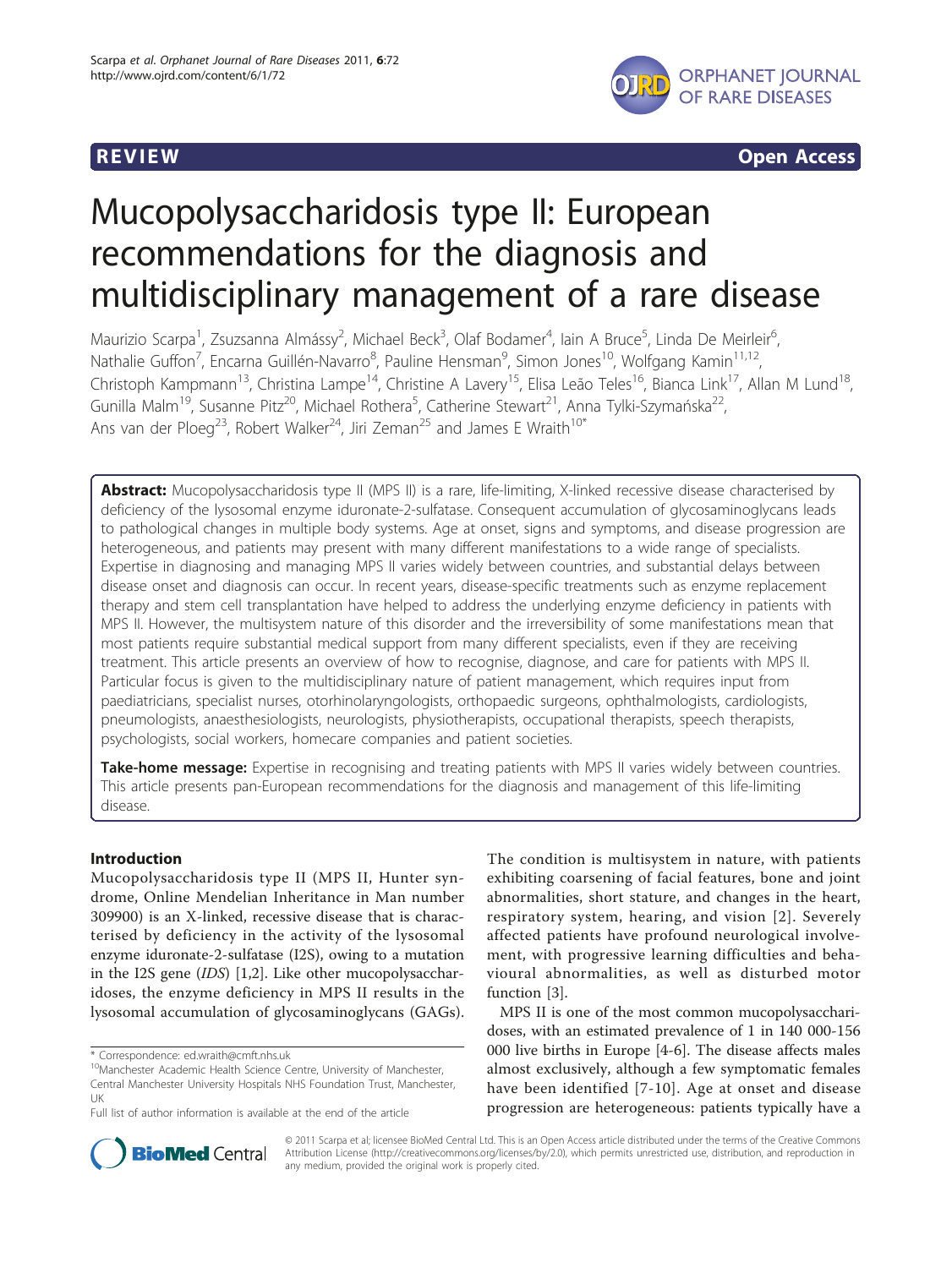normal appearance at birth, with the initial signs and symptoms emerging between the ages of 18 months and 4 years, depending on disease severity [\[2,11,12](#page-14-0)]. Because the initial signs and symptoms of MPS II can be nonspecific, identification of patients at a young age can be problematic, resulting in a substantial delay between disease onset and diagnosis. Life expectancy varies according to disease severity; patients with severe phenotypes are expected to live for less than 2 decades, whereas individuals with attenuated forms of MPS II may survive into their 50s or 60s [\[2,3,13\]](#page-14-0).

Until recently, the management of patients with MPS II has been largely supportive, focussing on the treatment of signs and symptoms rather than addressing the underlying lysosomal enzyme deficiency. Disease-specific therapy for MPS II is now available throughout Europe, although expertise in diagnosis and managing MPS II varies widely between countries. Thus, there is a need for guidance on how to recognise, diagnose and manage patients with this condition, with particular focus given to the multidisciplinary approach needed for this multisystem disease.

This article describes the recommendations developed by the Hunter Syndrome European Expert Council (HSEEC) for the diagnosis and management of MPS II. The HSEEC is a group of European clinicians with substantial experience of diagnosing and treating patients with MPS disorders and lysosomal storage diseases (LSDs). Others with expertise in particular aspects of the management of MPS II have also contributed to these recommendations - including specialist clinicians, a specialist nurse and a representative of a patient society - with the aim of providing practical guidance on all aspects of patient care. A full list of contributors can be found at the front of this article.

# Methodology

These recommendations have been developed using an evidence-based approach. Owing to the rarity of MPS II, there is a paucity of published data on the management of this disease, so data from clinical trials, observational studies, review articles and case studies were all considered when formulating recommendations. For those topics for which few or no published data were available, the information presented is based on the clinical experience of the authors. Such instances are clearly indicated in the manuscript as Consensus Opinion (CO).

# Search strategy and selection criteria

Literature searches for topics relating to the management of patients with MPS II were carried out in PubMed and EMBASE between 13 July and 16 September 2010, using Medical Subject Heading Terms and relevant keywords. To ensure relevance to the modern day clinical setting, literature searches were limited to articles published since 1 January 1990. Older articles identified by the authors were also included. Only articles from the peer-reviewed literature were included in the literature search. Articles in a non-English language with an abstract, and articles in the English language without an abstract were included if they were considered relevant to the search being carried out. Abstracts from industry-sponsored meetings were not included.

# **Diagnosis**

MPS II is a progressive disorder that has traditionally been categorised into a severe form and a mild/attenuated form based on the age at onset of signs and symptoms, the presence or absence of neurological involvement, and length of survival [[2\]](#page-14-0). However, this classification appears to be a gross oversimplification, particularly as I2S activity is equally deficient in both forms of the disease [\[2](#page-14-0)]. Rather, the disorder should be regarded as a continuum of phenotypes between two extremes [[3\]](#page-14-0). The multisystem nature of MPS II and the heterogeneity of disease progression mean that patients may present with many different signs and symptoms to a wide range of specialists. Characteristic features of MPS II include coarsened facial features, an enlarged head, an enlarged tongue, hypertrophic tonsils and adenoids, irregularly shaped teeth, recurrent otitis media, a distended abdomen due to hepatosplenomegaly, abdominal and/or inguinal hernias, and thickened pebbled skin (Figure [1](#page-2-0)) [[11,14\]](#page-14-0). Patients with MPS II also exhibit short stature, although children with severe phenotypes are often initially taller than their peers, before growth slows [\[12\]](#page-14-0). Other signs and symptoms can result from changes to the musculoskeletal system, eyes, gastrointestinal tract, airways and cardiovascular and nervous systems. Although the specific combination of signs and symptoms may vary considerably between individuals, the presence of any of the features listed may be suggestive of MPS II. The evolution of signs and symptoms is often a better indicator of a diagnosis of MPS II than a static snapshot of the presence or absence of certain manifestations. Therefore, it is important to monitor changes in signs and symptoms over time (CO).

A suspected diagnosis of MPS II should be confirmed by biochemical or genetic analysis. An algorithm for testing for MPS II is shown in Figure [2.](#page-3-0) Quantitative and qualitative analysis of urinary GAGs is useful as a preliminary screening test to help establish that an individual has a form of MPS; however, this does not confirm a specific diagnosis of MPS II [[2\]](#page-14-0). The 'gold standard' for the diagnosis of MPS II in a male proband is demonstration of deficiency of I2S enzyme activity in leukocytes, fibroblasts, or plasma. Measurement of I2S activity in dry blood spots also represents a valuable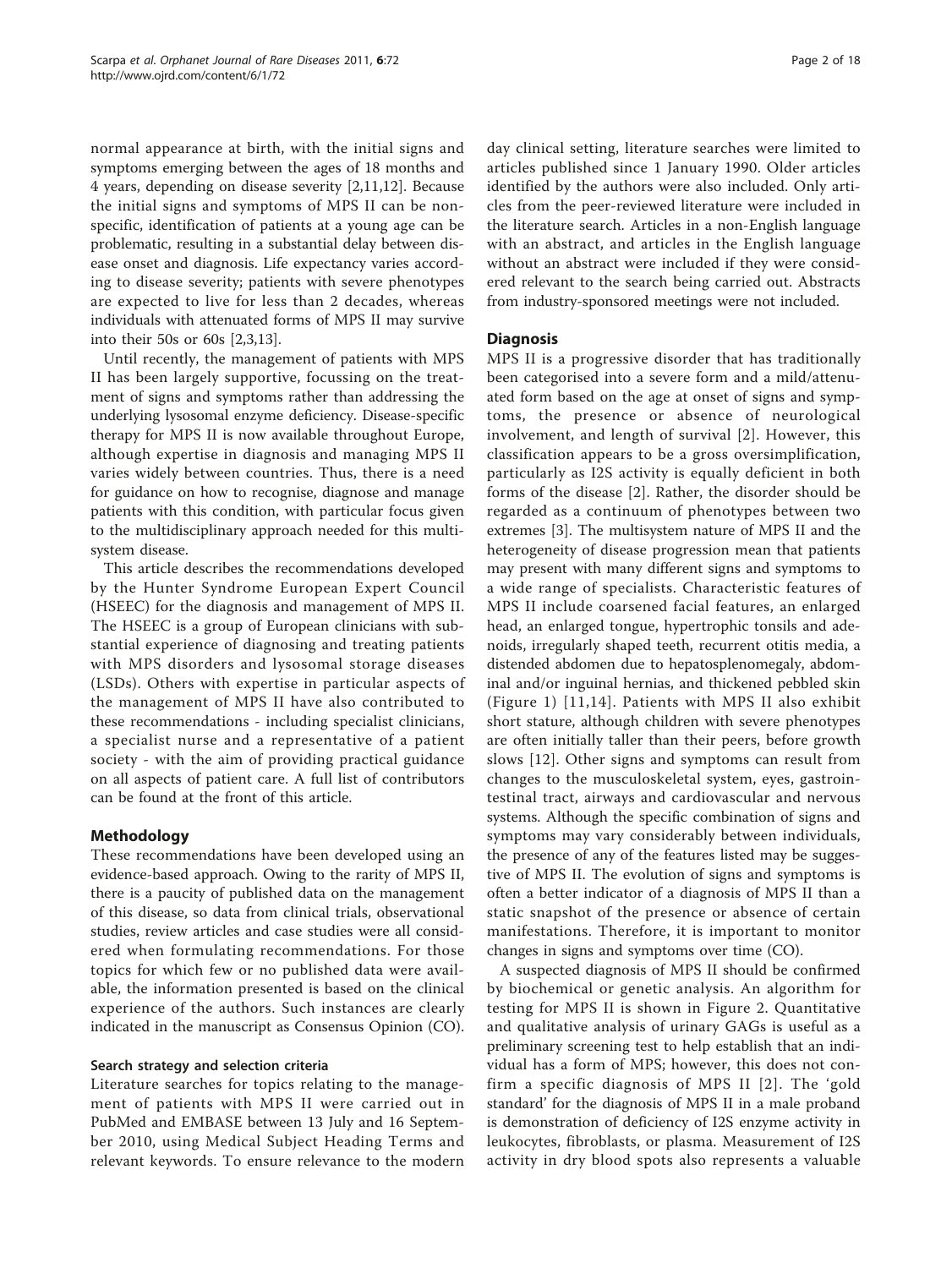method for screening, as no heparin is needed and very little blood is required. Dry blood spots are stable for several days at room temperature so transportation of samples is easy [[15\]](#page-14-0), and this may extend testing to areas some distance from diagnostic centres, which are not widely available. Documentation of normal enzyme activity of at least one other sulfatase is critical, as low levels of I2S activity are also characteristic of multiple sulfatase deficiency [\[11\]](#page-14-0). Finally, molecular genetic test-Copyright  $^{\circ}$  2008 by the AAP; (a)-(c) courtesy of Professor Joseph Muenzer; (d) courtesy of Dr Iain Bruce.

ing of IDS to confirm the diagnosis may be useful in male patients with an unusual phenotype or in whom the results of I2S testing are inconclusive [[16\]](#page-14-0). Molecular genetic testing of IDS is also important for genetic counselling, especially if there is no known family history of MPS II. Once the disease-causing mutation has been identified, a detailed pedigree analysis should be carried out to identify family members who may be carriers of a disease-causing mutation or at risk of the disease, and genetic counselling should be offered to all

family members. Prenatal diagnosis and pre-implantation genetic diagnosis can be useful for identifying affected embryos in at-risk pregnancies [\[17](#page-14-0)]. Although it is beneficial to have identified the disease-causing mutation in the family [[18\]](#page-14-0), it is not always necessary for prenatal diagnosis. If the mother has been diagnosed as an obligate carrier through her family history, assays for the I2S enzyme and GAG levels may be conducted on cells from amniotic fluid, in chorionic villus biopsy tissue or cord blood [[19,20\]](#page-14-0), allowing early testing and rapid diagnosis of affected foetuses.

Females with MPS II are very rare. They are typically heterozygous for this X-linked disorder and most are asymptomatic 'carriers' with normal or slightly reduced I2S activity [[3\]](#page-14-0). Some heterozygous females have been found to develop signs and symptoms because of structural abnormalities of the × chromosome or skewed inactivation of the paternal  $\times$  chromosome [[7,8,21](#page-14-0)-[25](#page-15-0)]. There has also been one report of a female patient who was homozygous for a disease-causing point mutation [[9](#page-14-0)]. The most reliable method of diagnosing MPS II in affected females and carriers is to test for a family-specific mutation that has been identified in an affected male relative [[3,16\]](#page-14-0). Sequence analysis of the entire IDS coding region may be necessary if a family-specific mutation is not known. An alternative is first to sequence the exons with the highest prevalence of mutations (e.g. exon IX) or search for recurrent mutations (e.g. p. S333L). Complex rearrangements between *IDS* and its pseudogene, IDS2, can also be detected by PCR.

# Assessing disease severity

The advent of an effective treatment for MPS II has highlighted the need for a standardised method for monitoring the progression of patients with this disease and their response to therapy. There is currently no standardised severity scoring system for MPS II. Biomarkers such as urinary GAGs and heparin cofactor IIthrombin complex [[26\]](#page-15-0) have been proposed, but neither has been found to be a specific marker of disease severity in patients with MPS II [\[2,](#page-14-0)[27\]](#page-15-0). Standard functional tests, such as the Pediatric Evaluation of Disability Inventory (PEDI) and a test developed by the Pediatric Orthopedic Society of North America (POSNA) [\[28,29](#page-15-0)], may be applicable to patients with MPS II, but this requires confirmation in a relevant population [[30\]](#page-15-0). The validation of a scoring system for such a rare disease as MPS II represents a significant challenge.

In the absence of a suitable severity scoring system for MPS II, it is recommended that patients are monitored closely and undergo a comprehensive physical, biochemical, and behavioural evaluation following diagnosis and at least every 6-12 months thereafter (CO). More frequent assessment may be necessary in patients in whom signs and symptoms are progressing rapidly. Where possible, this should take place at a centre with experience

<span id="page-2-0"></span>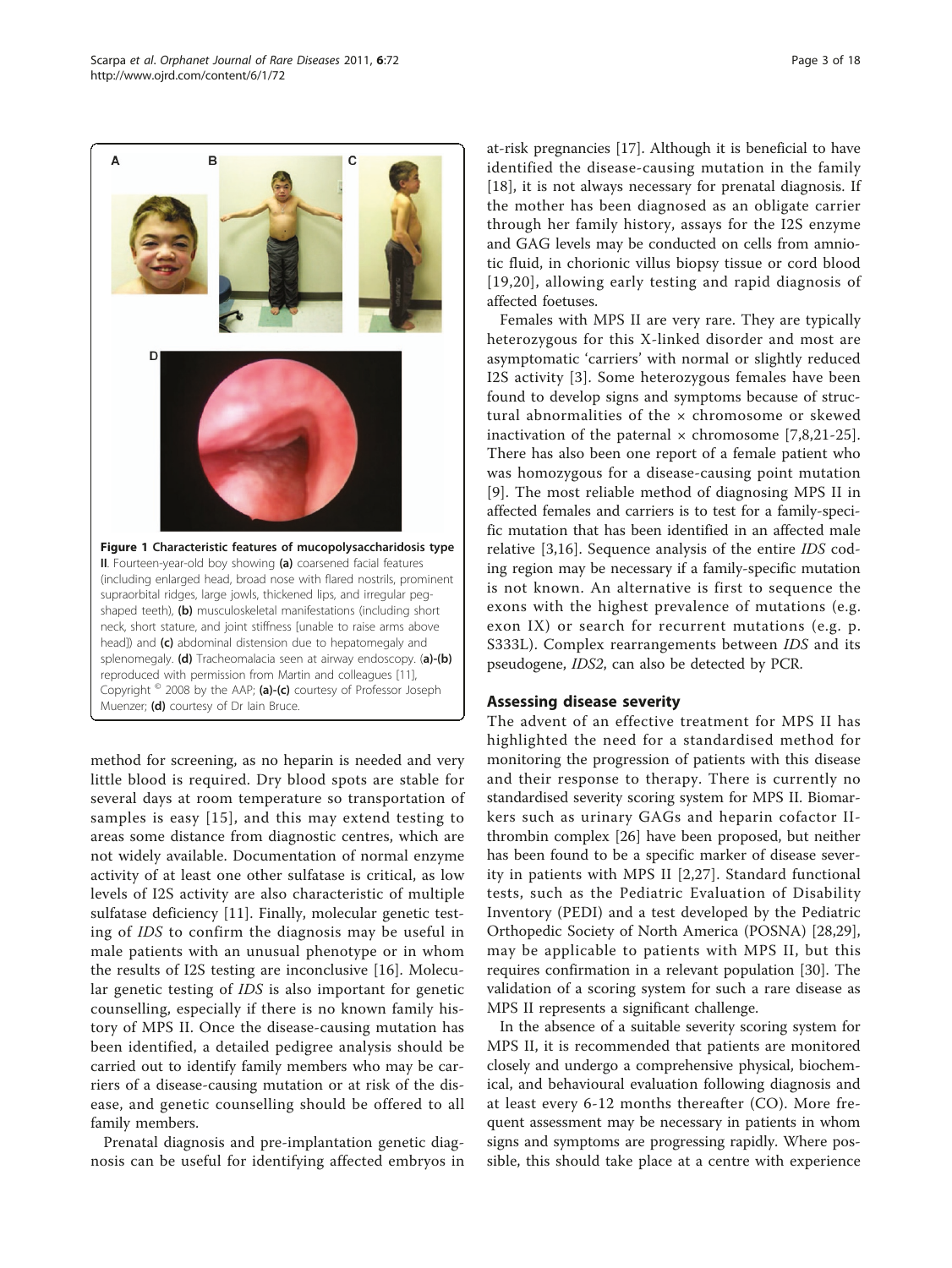<span id="page-3-0"></span>Scarpa et al. Orphanet Journal of Rare Diseases 2011, 6:72 http://www.ojrd.com/content/6/1/72



deficiency.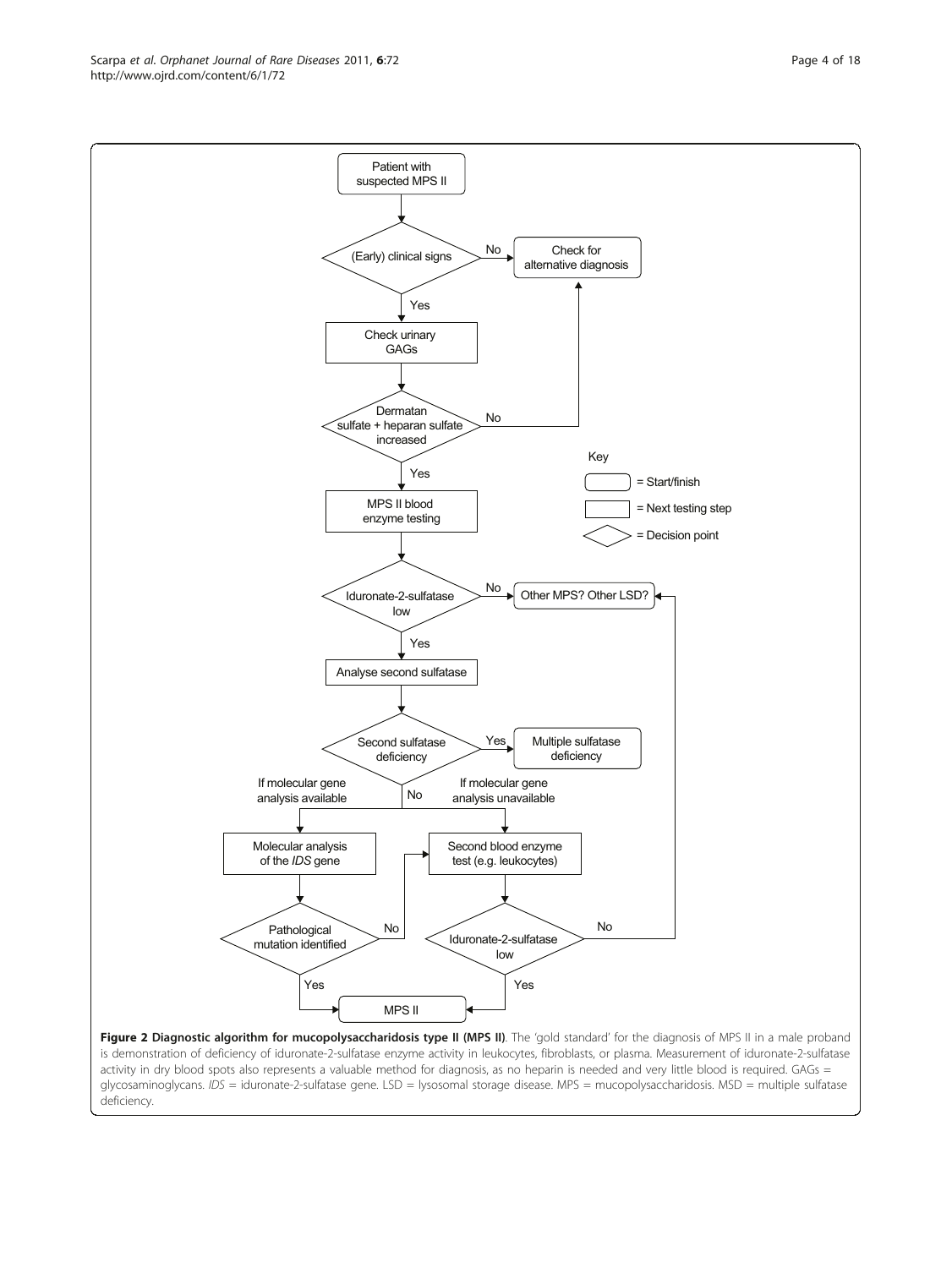of treating LSDs. Assessments should include evaluation of the musculoskeletal and cardiovascular systems, ears, airways, eyes, skin, nervous system, abdomen and gastrointestinal system, as outlined in Table [1](#page-5-0). Many examinations are dependent on patient cooperation, so proper evaluation may be difficult in very young patients or individuals with cognitive dysfunction. It is important to note that the development of many of the individual signs and symptoms of mucopolysaccharidoses is irreversible; therefore, slowing or halting disease progression should be considered an important outcome in patients receiving treatment (CO).

# Disease-specific approaches to treating MPS II

Once a diagnosis of MPS II has been confirmed, the available treatment options should be discussed with the patient and his or her parents. An explanation of potential treatment outcomes and adverse events should be given, and realistic treatment goals should be set (CO). Enzyme replacement therapy (ERT) with recombinant I2S (idursulfase, Elaprase®; Shire Human Genetic Therapies, Inc., Cambridge, MA, USA) is commonly used to treat MPS II [[3](#page-14-0)]. Alternatives such as stem cell transplantation (STC) using umbilical cord blood, peripheral blood haematopoietic cells or bone marrow have also been used, but they appear to offer limited clinical benefits in patients with this disease and have been associated with a serious risk of morbidity and mortality [[31,32](#page-15-0)]. In many centres, STC is no longer proposed as a therapy for MPS II, although it must be stated that the literature is biased by the reporting of very poor outcomes in patients treated after the onset of significant cognitive decline (CO). Very few boys have received SCT in the early weeks or months of life (see below).

# Enzyme replacement therapy

Idursulfase is a purified form of I2S, produced by recombinant DNA technology in a continuous human cell line. Intravenous ERT with idursulfase provides exogenous enzyme for selective uptake into cells via mannose-6-phosphate receptors on the cell surface [[33\]](#page-15-0). Upon internalisation, the enzyme is transferred and localised within lysosomes, where it catabolises accumulated GAGs [\[3\]](#page-14-0).

Idursulfase is indicated for the long-term treatment of patients with MPS II. In a randomised, placebo-controlled clinical trial, intravenous administration of idursulfase (0.5 mg/kg body weight weekly for up to 53 weeks) to 32 patients was associated with significant improvements in a composite endpoint comprising change in distance walked in 6 minutes and percentage of predicted forced vital capacity (%FVC) compared with patients receiving placebo ( $p = 0.0049$ ) [[34](#page-15-0)]. When

evaluated individually after 53 weeks, the increase from baseline in mean  $(\pm$  SEM) distance walked in the 6-minute walk test was significantly greater in patients receiving idursulfase compared with those given placebo (+44.3  $± 12.3$  m versus +7.3  $± 9.5$  m, respectively; p = 0.0131; Figure [3a\)](#page-7-0). %FVC increased more from baseline in patients treated with idursulfase than in the placebo group, although this difference did not reach significance  $(p = 0.0650;$  Figure [3b](#page-7-0)) [[34\]](#page-15-0). The mean increase in absolute FVC from baseline was significantly greater in patients treated weekly with idursulfase compared with placebo (+0.22  $\pm$  0.05 L versus +0.06  $\pm$  0.03 L; p = 0.0011; Figure [3c](#page-7-0)). The mean decrease in liver volume at 53 weeks was significantly greater in patients treated with idursulfase compared with placebo  $(-25.3 \pm 1.6\%)$  versus  $-0.8 \pm 1.6$ %, respectively; p < 0.0001) as was the change in spleen volume  $(-25.1 \pm 2.4\% \text{ versus } +7.2 \pm 4.2\% \text{, respectively.}$ tively; p < 0.0001) [[34\]](#page-15-0). Urinary GAG levels were significantly reduced from baseline in patients receiving ERT compared with placebo (mean change,  $-189.2 \pm 25.8$  μg/ mg creatinine vs.  $+18.2 \pm 29.9$   $\mu$ g/mg creatinine, respectively;  $p < 0.0001$ ; Figure [3d](#page-7-0)) [[34](#page-15-0)]. Aside from an improvement in elbow mobility between the weekly idursulfase group compared with placebo ( $p = 0.0476$ ), no other significant differences between treatment groups for any joint range of motion were found [[34\]](#page-15-0).

Following this trial, a 2-year open-label extension study of weekly idursulfase was undertaken in a population of all 94 patients that completed the Phase II/III study [\[35](#page-15-0)]. Although %FVC did not change significantly except at a single timepoint, there was a sustained improvement in mean absolute FVC compared with the initial study's baseline (mean change at 3-year timepoint, +0.31  $\pm$  0.06 L, 25.1%; p < 0.05) [[34,35\]](#page-15-0). Increases in distance walked in 6 minutes compared with baseline were maintained, although variable from one assessment to another. The largest increase was seen at 20 months after the start of the initial study - a mean increase of  $42 \pm 10$  m from baseline (p < 0.01) [[35\]](#page-15-0). Effects on liver and spleen volume were also maintained, and a sustained reduction in urinary GAG levels was observed during 3 years of treatment, with a final mean value of 81.7 μg/mg creatinine (well below the upper limit of normal) [[35\]](#page-15-0). Joint range of abduction and flexionextension improved for the shoulder to a degree felt to be clinically important (approximately 12° and 15°, respectively, at 36 months; both  $p \leq 0.005$ ) and remained stable in the elbow, wrist, digits, hip, knee and ankle [[35\]](#page-15-0). After 24 months, both parent- and childassessed measures of quality of life showed significant improvements from baseline (change in parent-assessed Disability Index Score,  $-0.13 \pm 0.06$ ,  $p = 0.047$ ; change in child-assessed Disability Index Score,  $-0.15 \pm 0.65$ , p  $= 0.031$  [[35\]](#page-15-0).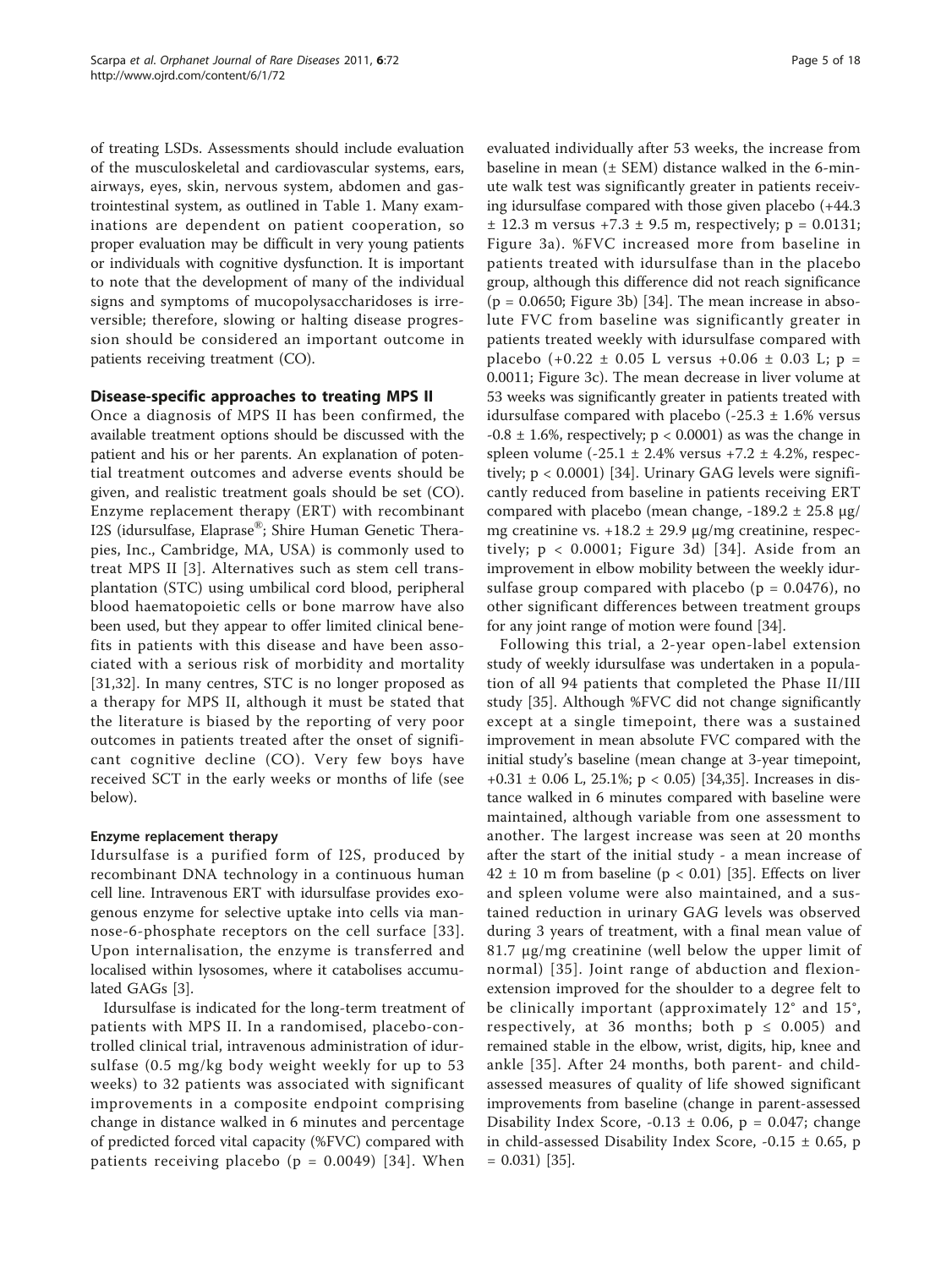| <b>Presenting feature</b>                                                                                               | <b>Assessment method</b>                                                                                                                                                              |  |  |
|-------------------------------------------------------------------------------------------------------------------------|---------------------------------------------------------------------------------------------------------------------------------------------------------------------------------------|--|--|
| General appearance                                                                                                      |                                                                                                                                                                                       |  |  |
| Enlarged head                                                                                                           | Clinical examination (including measurement of head circumference),* family<br>history*                                                                                               |  |  |
| Coarse facial features (broad nose with flared nostrils,<br>prominent supraorbital ridges, large jowls, thickened lips) | Clinical examination*                                                                                                                                                                 |  |  |
| Irregular, peg-shaped teeth                                                                                             | Clinical examination*                                                                                                                                                                 |  |  |
| Hyperplasic and hypertrophic gingival tissue                                                                            | Clinical examination*                                                                                                                                                                 |  |  |
| Cardiovascular system                                                                                                   |                                                                                                                                                                                       |  |  |
| Right and left ventricular hypertrophy                                                                                  | Echocardiogram,* chest X-ray,* cardiac MRI,† CT scan†                                                                                                                                 |  |  |
| Arrhythmia, irregular heartbeat                                                                                         | Clinical examination,* electrocardiogram,* Holter monitoring+                                                                                                                         |  |  |
| Heart failure                                                                                                           | Echocardiogram,* electrocardiogram,* CT scan,† metabolic or perfusion imaging<br>(positron emission tomography and single photo emission computer tomography)+                        |  |  |
| Changes to mitral, aortic, tricuspid and pulmonary valves                                                               | Echocardiogram,* cardiac MRI+                                                                                                                                                         |  |  |
| Hypertension                                                                                                            | Clinical examination*                                                                                                                                                                 |  |  |
| Nervous system                                                                                                          |                                                                                                                                                                                       |  |  |
| Developmental delay                                                                                                     | Medical history (achievement of developmental milestones),* neurobehavioral<br>assessment/cognitive testing,* measurement of intelligence quotient†                                   |  |  |
| Progressive mental impairment (cognitive dysfunction)                                                                   | Neurobehavioral assessment/cognitive testing,* measurement of intelligence<br>quotient <sup>+</sup>                                                                                   |  |  |
| Gait disturbance                                                                                                        | Evaluation of sitting and standing posture and walking ability (6-minute walk test),*<br>MRI of the brain and cranio-cervical junctiont                                               |  |  |
| Seizures                                                                                                                | MRI of the brain and cranio-cervical junction*, electroencephalography+                                                                                                               |  |  |
| Behavioural disturbances (over activity, obstinacy, aggression)                                                         | Neurobehavioral assessment/cognitive testing,* measurement of intelligence<br>quotient <sup>+</sup>                                                                                   |  |  |
| Carpal tunnel syndrome                                                                                                  | Electrophysiological testing of nerve conduction velocityt                                                                                                                            |  |  |
| Eve                                                                                                                     |                                                                                                                                                                                       |  |  |
| Loss of vision/visual field                                                                                             | Best-corrected visual acuity test,* slit lamp biomicroscopy,* visual field (automated<br>static or kinetic)*                                                                          |  |  |
| Elevated intraocular pressure                                                                                           | Applanation tonometry*                                                                                                                                                                |  |  |
| Retinal pigmentary degeneration                                                                                         | Fundoscopy,* retinoscopy/refractometry,* visual field,* optical coherence<br>tomography,+ electroretinography+                                                                        |  |  |
| Optic nerve involvement (optic disc swelling, papilloedema,<br>optic atrophy)                                           | Fundoscopy,* visual field,* optical coherence tomography,† visual-evoked potential†                                                                                                   |  |  |
| Musculoskeletal system                                                                                                  |                                                                                                                                                                                       |  |  |
| Short neck and short limbs                                                                                              | Clinical examination (including auxological evaluation)*                                                                                                                              |  |  |
| Short stature                                                                                                           | Clinical examination (including auxological evaluation)*                                                                                                                              |  |  |
| Arthropathy, joint stiffness and contractures                                                                           | 6-minute walk test,* joint range of motion (shoulders, elbows, wrists, knees, hips<br>and ankles)*                                                                                    |  |  |
| Abnormal bone thickness and shape (e.g. malformation of<br>tarsal bones, pelvis, and vertebral bodies)                  | X-ray (spine, hips and pelvis)*, radiographyt                                                                                                                                         |  |  |
| Claw-like hands                                                                                                         | Clinical examination*                                                                                                                                                                 |  |  |
| Spine deformities (kyphosis, scoliosis)                                                                                 | Evaluation of standing and sitting posture and walking ability (6-minute walk test),*<br>cervical spine flexion/extension,* MRI of the cervical spine,† X-ray of the lumbar<br>spinet |  |  |
| Ear, nose and throat                                                                                                    |                                                                                                                                                                                       |  |  |
| Enlarged, protruding tongue                                                                                             | Clinical examination*                                                                                                                                                                 |  |  |
| Recurrent ear infections                                                                                                | Medical history (frequency of ear infections),* otological and audiological<br>examinations*                                                                                          |  |  |
| Progressive hearing loss (conductive and sensorineural)                                                                 | Otological and audiological examinations*                                                                                                                                             |  |  |
| Frequent upper respiratory tract infections                                                                             | Medical history (frequency of respiratory infections),* vital signs (pulse, respiratory<br>rate, blood pressure, and oxygen saturation in air)* spirometry to measure FVC*            |  |  |
| Thick nasal and tracheal secretions                                                                                     | Examination of upper airway*                                                                                                                                                          |  |  |
| Airway                                                                                                                  |                                                                                                                                                                                       |  |  |
| Progressive airway obstruction, tracheobronchomalacia                                                                   | Examination of upper airway for hypertrophy of the tonsils and adenoids, and                                                                                                          |  |  |

tracheal deformities\*

# <span id="page-5-0"></span>Table 1 Close monitoring of patients with mucopolysaccharidosis type II is necessary.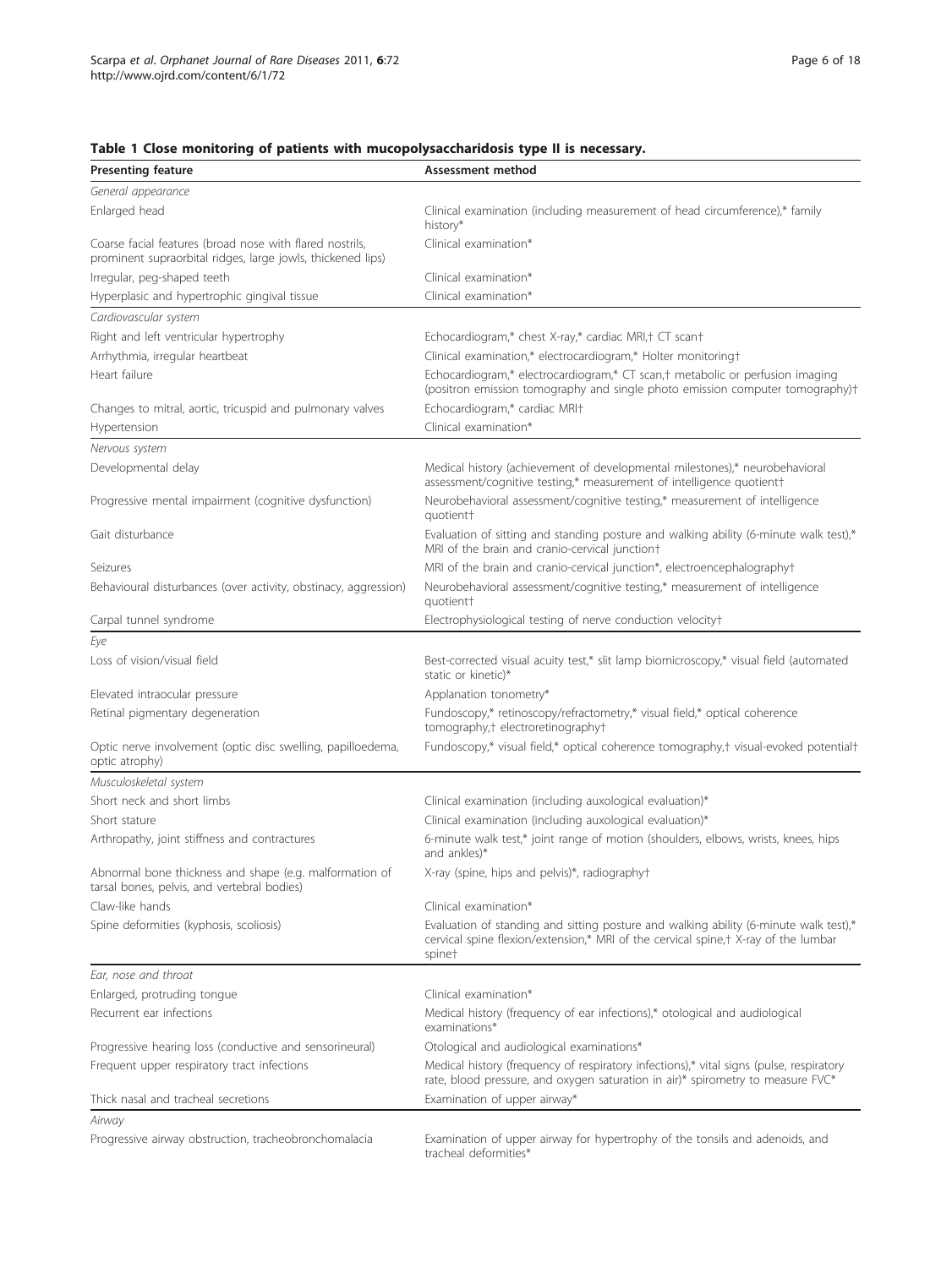| Sleep apnoea                                          | Sleep study (assessment of thoracic and abdominal motion; pulse oximetry to<br>measure arterial oxygen saturation and pulse rate; electrocardiography)*                                         |  |
|-------------------------------------------------------|-------------------------------------------------------------------------------------------------------------------------------------------------------------------------------------------------|--|
| Skin                                                  |                                                                                                                                                                                                 |  |
| Thickened and inelastic skin<br>Clinical examination* |                                                                                                                                                                                                 |  |
| Pebbly, ivory-coloured skin lesions                   | Clinical examination*                                                                                                                                                                           |  |
| Abdomen/gastrointestinal system                       |                                                                                                                                                                                                 |  |
| Hepatomegaly                                          | Clinical examination,* abdominal ultrasound,* abdominal MRI+                                                                                                                                    |  |
| Splenomegaly                                          | Clinical examination,* abdominal ultrasound,* abdominal MRI+                                                                                                                                    |  |
| Bladder obstruction                                   | Abdominal ultrasound*                                                                                                                                                                           |  |
| Chronic diarrhoea                                     | Medical history*                                                                                                                                                                                |  |
| Umbilical and/or inquinal hernias                     | Clinical examination*                                                                                                                                                                           |  |
| Psychological wellbeing                               |                                                                                                                                                                                                 |  |
| Poor quality of life                                  | Patient interview,* patient-completed quality of life questionnaires (e.g. Child Health<br>Assessment Questionnaire Disability Index Score [CHAQ DIS], Short Form 36 Health<br>Survey [SF-36])+ |  |

|  |  |  | Table 1 Close monitoring of patients with mucopolysaccharidosis type II is necessary. (Continued) |  |  |
|--|--|--|---------------------------------------------------------------------------------------------------|--|--|
|--|--|--|---------------------------------------------------------------------------------------------------|--|--|

Characteristic features of mucopolysaccharidosis type II and the methods available to assist diagnosis [[2](#page-14-0),[3](#page-14-0),[11,12](#page-14-0),[46,47,57](#page-15-0)[,75,80](#page-16-0),[81,84](#page-16-0),[88,89](#page-16-0),[97,98](#page-16-0),[108](#page-17-0)-[129](#page-17-0)]. All assessments are subject to patient cooperation; \*Essential assessment. †Optional assessment.

 $CT = computed tomography. FVC = forced vital capacity. MRI = magnetic resonance imaging.$ 

Similar findings have been reported in a separate 12 month, open-label, clinical study of 10 adult Japanese patients with attenuated forms of MPS II [[36](#page-15-0)]. Idursulfase has also been found to have a positive influence on growth in 18 patients with MPS II, especially in children younger than 10 years of age (Figure [3e\)](#page-7-0) [\[37\]](#page-15-0). In this group a mean height increase of 14.6 cm was seen over 3 years of ERT.

#### Adverse events associated with ERT

As with any intravenous protein product, anaphylactoid reactions, which can be life-threatening in extreme cases, have been observed in some patients treated with idursulfase [\[33](#page-15-0)-[35,38](#page-15-0)]. These hypersensitivity responses are more commonly known as infusion-related reactions (IRRs). Late emergent signs and symptoms of IRRs have been observed as long as 24 hours after an initial reaction [[38\]](#page-15-0), although these are often mild and do not require hospitalisation. Patients who experience moderate-to-severe IRRs should be monitored for at least 24 hours.

In clinical trials, most of the adverse events reported were related to the underlying disease rather than ERT [[33](#page-15-0)-[36](#page-15-0)]. The most common treatment-related adverse events were IRRs (e.g. headache, hypertension, erythema, pyrexia, flushing, pruritus, urticaria, and/or rash) [[33-36](#page-15-0)]. In general, rates of IRRs tended to decline over time (Figure [3f](#page-7-0)) and no patient discontinued treatment due to an IRR during clinical studies [[34,35\]](#page-15-0). Immunoglobulin (Ig) G antibodies occurred in 46.9% of patients treated with idursulfase, and IgM antibodies, of unknown importance, were reported in one patient [\[34](#page-15-0)]. In approximately half of antibody-positive patients, antibody titres fell below the level of detection after continued treatment [[35\]](#page-15-0). Neutralising antibodies were detected in 22 out of 94 patients. Changes in distance walked in 6 minutes, liver and spleen volume and urinary GAG levels did not appear to be affected by neutralising antibody status [[35](#page-15-0)]. However, individuals with neutralising antibodies showed smaller increases in absolute FVC compared with patients without neutralising antibodies [[35\]](#page-15-0). Further studies into the long-term impact of neutralising antibodies on clinical response are needed.

Serious adverse events were reported in a minority of patients in clinical trials [[33-35](#page-15-0)]. In the randomised placebo-controlled clinical trial, two deaths occurred [[34](#page-15-0)]. Both were associated with pulmonary infections and one of the patients died following a cardiac arrest. Neither death was considered to be related to the study medication. In the subsequent 2-year extension study, one further death occurred owing to upper airway obstruction [\[35](#page-15-0)]. Again, this was not considered to be related to the study drug. Hypoxic episodes during enzyme infusion, which necessitate oxygen therapy, have been reported in patients with severe underlying obstructive airway disease (sometimes with pre-existing tracheostomy). In one patient with a febrile respiratory illness, idursulfase administration was associated with hypoxia during the infusion, resulting in a short seizure [[33\]](#page-15-0). These events did not recur with subsequent administration using a slower infusion rate and premedication with low-dose corticosteroids, antihistamines and betaagonist nebulisation.

# Administration of ERT

Idursulfase should be administered weekly at a dose of 0.5 mg/kg body weight by intravenous infusion over 3 hours. Although the drug's prescribing information states that the infusion period may be gradually reduced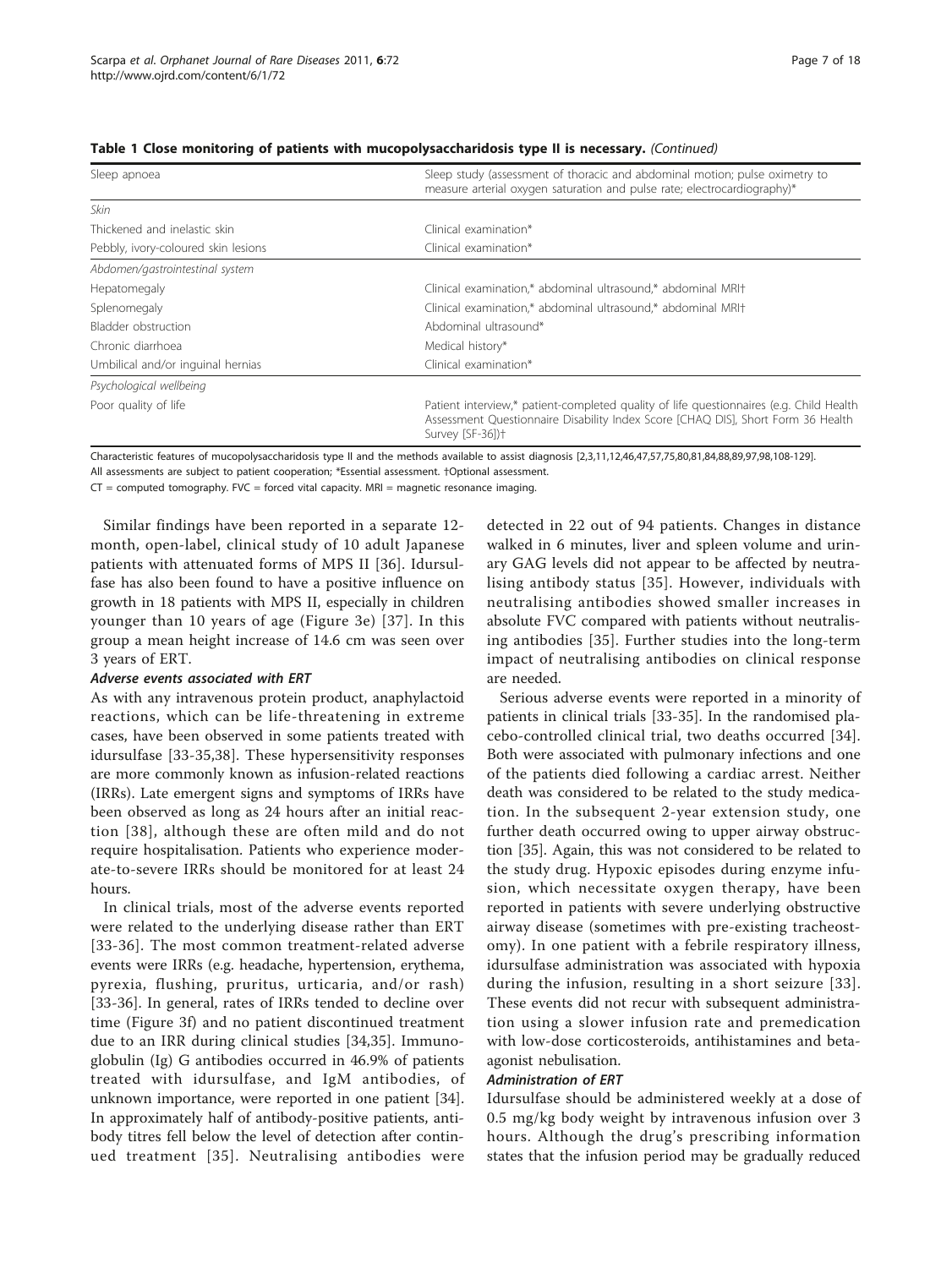<span id="page-7-0"></span>![](_page_7_Figure_2.jpeg)

mucopolysaccharidosis type II (MPS II). (a) Mean  $(\pm$  SE) change from baseline in distance walked in 6-minute walk test; (b) mean  $(\pm$  SE) change from baseline in percentage of predicted forced vital capacity; (c) mean  $(\pm$  SE) change from baseline in absolute forced vital capacity; (d) mean (± SE) change from baseline in concentration of urine glycosaminoglycans; (e) mean (± SD) growth velocity before and during enzyme replacement therapy; (f) incidence of infusion reactions during treatment with idursulfase. Absolute forced vital capacity is a better measure of respiratory function than percentage of predicted forced vital capacity, as the latter assumes both normal growth and height, which does not apply to patients with MPS II. (a-d) adapted from [\[34](#page-15-0)] with permission; (e) reproduced from [[37](#page-15-0)] with kind permission from Springer Science & Business Media; (f) reproduced from [[35](#page-15-0)] with permission. \*p = 0.0131; \*\*p = 0.011; \*\*\*p < 0.0001, compared with placebo based on analysis of covariance. SD = standard deviation. SE = standard error. ANCOVA = analysis of covariance. FVC = forced vital capacity. ERT = enzyme replacement therapy.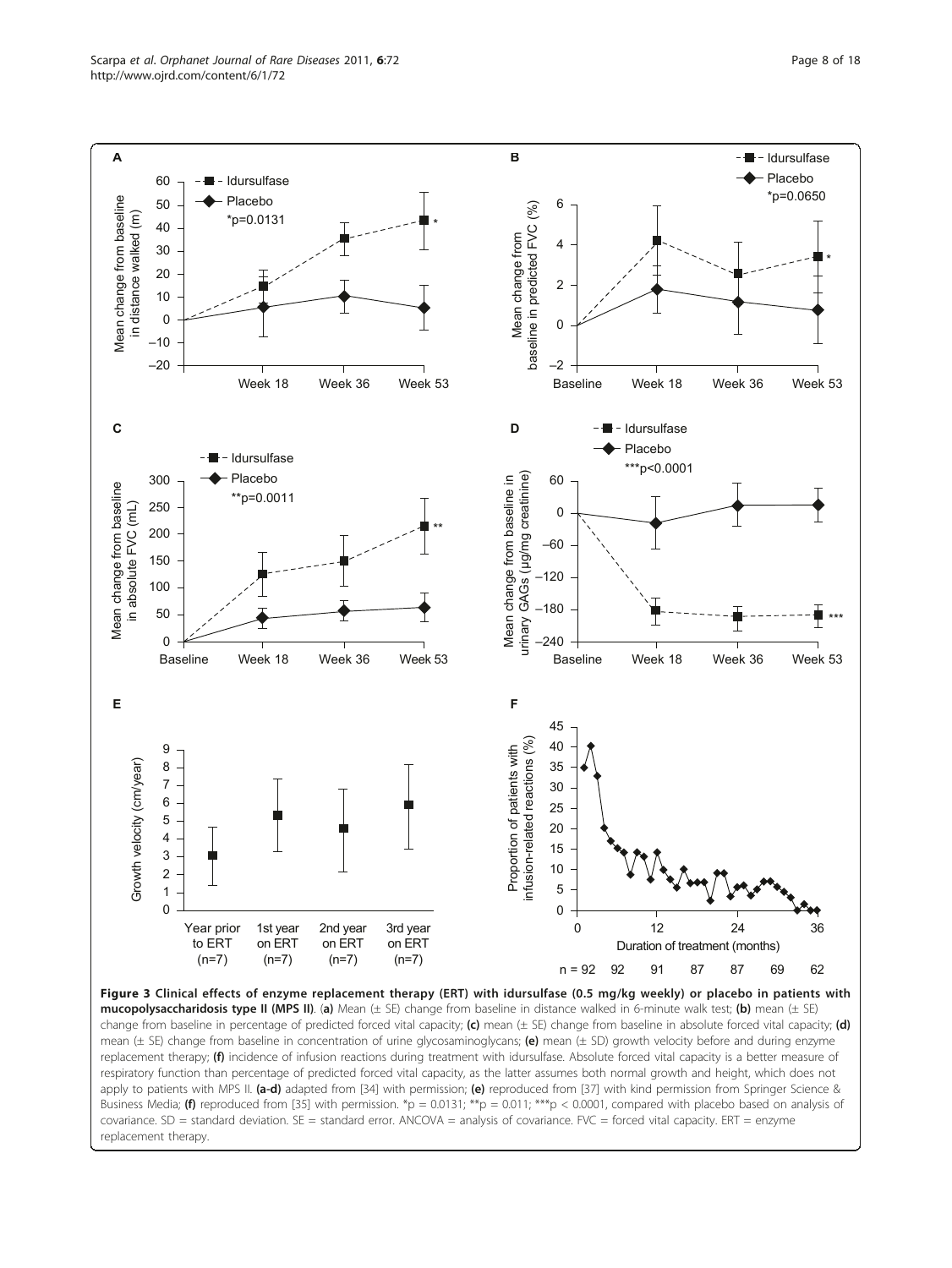to 1 hour if no IRRs are observed, shortening the infusion time substantially is undesirable, as it may increase the risk of IRRs (CO). Infusion should be supervised by a physician or other healthcare professional experienced in the management of patients with MPS II or other inherited metabolic disorders. Delivery methods include use of a venous cannula or of a totally implantable venous access device, which is placed under general anaesthetic. The patient should be observed closely throughout the infusion and vital signs should be monitored regularly. Caution is required for patients with a febrile infection, airway abnormalities, respiratory distress, or a history of allergies. Reduction in infusion rate and premedication with antihistamines, antipyretics and/ or low-dose corticosteroids may be used to reduce the risk of IRRs. Premedication should be given no more than 30 minutes before starting the infusion (CO).

Following a change to the European product license for idursulfase in March 2010, infusion of ERT at home can now be considered for some patients. Although 'homecare' is not provided in all countries in Europe, it has been associated with increased patient adherence compared with receiving infusions in hospital, and patients and families often report improved quality of life [[39-41\]](#page-15-0). Safety is the primary consideration when providing ERT in the home setting, and strict protocols have been developed to manage the transition from hospital to home care (Figure 4) [[42\]](#page-15-0). Prior to initiation of homecare, the patient's home must be assessed to ensure that it is safe for both the child and the nurse delivering the infusion [[43,44](#page-15-0)]. Patients must have received ERT in hospital for 3-6 months; if patients have previously had IRRs, they must be under control with premedication, and they must not have had an IRR in the 2-8 weeks before homecare is approved and premedication must be given [[44](#page-15-0)]. If a patient has significant respiratory disease (%FVC, 40% or less; or evidence of serious obstructive airway disease), homecare may not be suitable [[44\]](#page-15-0).

# Considerations for initiating and ending treatment

Many patients with MPS II will develop potentially lifethreatening manifestations by the second decade of life, so timely treatment is important. The relationship between progressive GAG storage and clinical manifestations in MPS II provides a strong argument for the initiation of ERT as early as possible following diagnosis (CO). Clinical trials of idursulfase demonstrated clinical benefits of treatment in patients older than 5 years [[33,34,36\]](#page-15-0), but experience of ERT in younger children is growing [\[45](#page-15-0)]. Some national guidelines recommend that ERT should be initiated for all patients with a biochemically confirmed diagnosis of MPS II, including those younger than 5 years [\[46](#page-15-0)].

![](_page_8_Figure_5.jpeg)

No

![](_page_8_Figure_6.jpeg)

Yes

Referral to home healthcare team

Home environment suitable

Idursulfase does not cross the blood-brain barrier. Thus, it will not affect the cognitive and behavioural manifestations of MPS II. Weekly intravenous therapy can place a significant burden on both the patient and their family [\[3,](#page-14-0)[47](#page-15-0)]; nonetheless, even for patients with advanced disease, ERT may significantly improve quality of life through improvements in respiratory function, organomegaly, and joint mobility [[3,](#page-14-0)[47](#page-15-0)]. In some countries it is recommended that for patients older than 5 years who already have evidence of considerable cognitive decline, the decision to initiate treatment should be at the clinician's discretion, in discussion with the child's parents [[46\]](#page-15-0). Owing to the heterogeneous nature of MPS II and the variable rate of progression, it would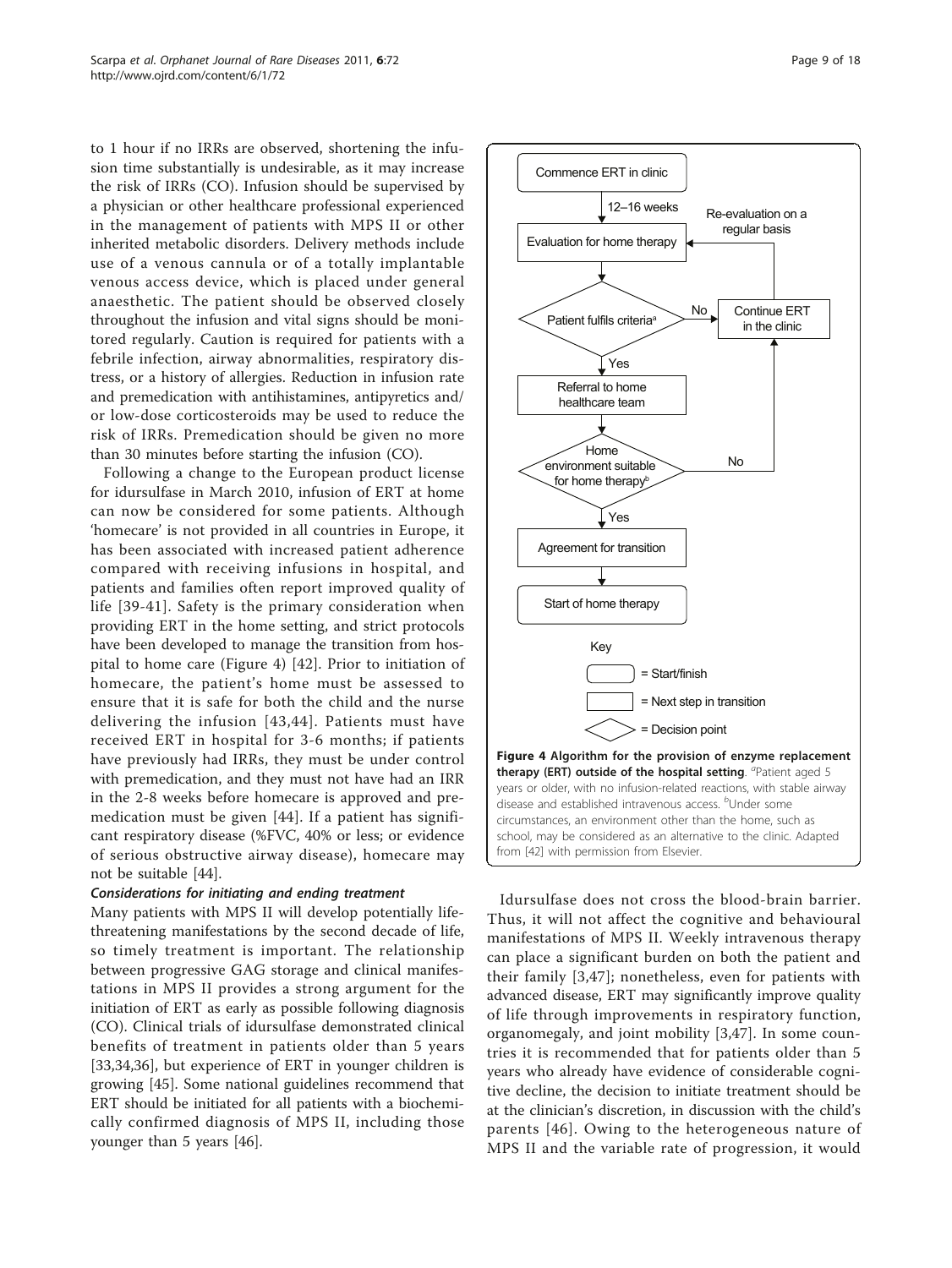seem reasonable to offer ERT to all patients for a 'trial' period of at least 12-18 months, regardless of phenotype, after which time a decision should be made, in consultation with the parents, as to whether to continue (CO). Short- and long-term effects of treatment continuation or cessation on the patient's quality of life should be the primary concern. Thus, any evidence of central nervous system (CNS) disease progression should be taken into consideration when formulating a management strategy (CO).

ERT is not indicated for patients who are pregnant or lactating, or in individuals whose disease is so far advanced that there is little prospect of ERT having any benefit [[46](#page-15-0)]. There are no published data concerning any effect of idursulfase on spermatogenesis; therefore, men with MPS II should continue to receive ERT when trying to conceive (CO). Treatment is also not recommended if the patient has a comorbid life-threatening disease for which the prognosis is unlikely to be influenced by ERT [[46\]](#page-15-0).

Treatment should be discontinued for patients with life-threatening IRRs that are not adequately prevented or controlled by antihistamines and corticosteroids (CO). In these circumstances, the possibility of potentially fatal sudden respiratory failure is high.

# Stem cell transplantation

Transplantation of stem cells using bone marrow, peripheral blood haematopoietic cells or umbilical cord blood has been shown to be effective in slowing disease progression in selected lysosomal and peroxisomal inherited metabolic storage diseases, including MPS IH (Hurler syndrome), MPS VI (Maroteaux-Lamy syndrome), X-linked adrenoleukodystrophy, metachromatic leukodystrophy and globoid-cell leukodystrophy (Krabbe disease) [[48](#page-15-0)-[54\]](#page-15-0). SCT relies on the progressive replacement throughout the body of endogenous haematopoietic lineage cells with exogenous cells transplanted from a healthy donor. Importantly, experiments in mice have shown that the transplanted cells can migrate across the blood-brain barrier, differentiate into microglia, and express lysosomal enzymes that can be taken up by cells in the CNS and delivered to the lysosome [[55](#page-15-0)]. This, coupled with the apparent inability of enzymes administered intravenously to cross the blood-brain barrier, has stimulated interest in the therapeutic potential of STC for preventing or treating the neurological manifestations of metabolic storage diseases, including MPS II.

At the time of writing, no controlled clinical studies have been conducted to evaluate the effects of bone marrow transplantation (BMT), haematopoietic stem cell transplantation (HSCT) or umbilical cord blood transplantation (UCBT) in patients with MPS II; with experience limited to single published case studies or small case series. This is hardly surprising given the rarity of MPS II, and it is unlikely that formal randomised controlled trials will ever be conducted.

The use of STC for the treatment of MPS II is controversial because of the profound risk of morbidity and mortality associated with this treatment approach [[31](#page-15-0)]. Many patients receive immunosuppressant and steroid medication following transplantation to protect against or alleviate graft-versus-host disease [[56\]](#page-15-0). However, the use of immunosuppressants can leave the patient vulnerable to infection, and the chronic use of steroids may lead to orthopaedic complications (e.g. osteonecrosis of the hip) [\[47](#page-15-0)].

# Bone marrow transplantation

The majority of clinical experience of BMT in patients with MPS II comes from observations made in case studies. At the time of writing, only two studies have examined the long-term outcomes of BMT in groups of four or more patients with MPS II [[31](#page-15-0),[32\]](#page-15-0). In these studies, BMT was found to increase or normalise I2S activity in leukocytes, but not serum, and was associated with decreased or normalised urinary GAG excretion in patients with MPS II [[31,32](#page-15-0)]. The long-term outcomes of BMT appear unpredictable in patients with MPS II, perhaps owing to the heterogeneity of the disease. Resolution of hepatosplenomegaly, improvement of upper airway obstruction, progressive resolution of coarsened facial features, reduced joint stiffness, stabilisation of perceptual hearing defects and improvement in transmission hearing defects were all reported [\[32](#page-15-0)]. Cardiac structure and function were found to stabilise in some patients [[32](#page-15-0)]; an important finding given that cardiac failure is a common cause of death in individuals with MPS II [[57\]](#page-15-0). However, no quantitative data are available for any of these observations.

BMT does not appear to improve neurological function in patients with a severe phenotype if they already have signs of developmental delay or neurological involvement at transplantation [[31,32\]](#page-15-0). By contrast, stabilisation of neurological function following BMT has been reported in patients with MPS II with an attenuated phenotype who were followed for 7-17 years [[32\]](#page-15-0). Whether this observation can be attributed to BMT is unclear.

Observations from individual case studies include stabilisation of disease, resolution of hepatosplenomegaly and skin tightness, and improved joint mobility and growth, each contributing to increased quality of life [[58](#page-15-0)-[61](#page-16-0)]. Clearance of GAGs from hepatocytes has also been described [[62](#page-16-0)]. Reports on the effect of BMT on the progression of neurological manifestations are inconsistent, with no deterioration in some patients [[59\]](#page-15-0), but clear deterioration in others despite transplantation at a young age [[63\]](#page-16-0).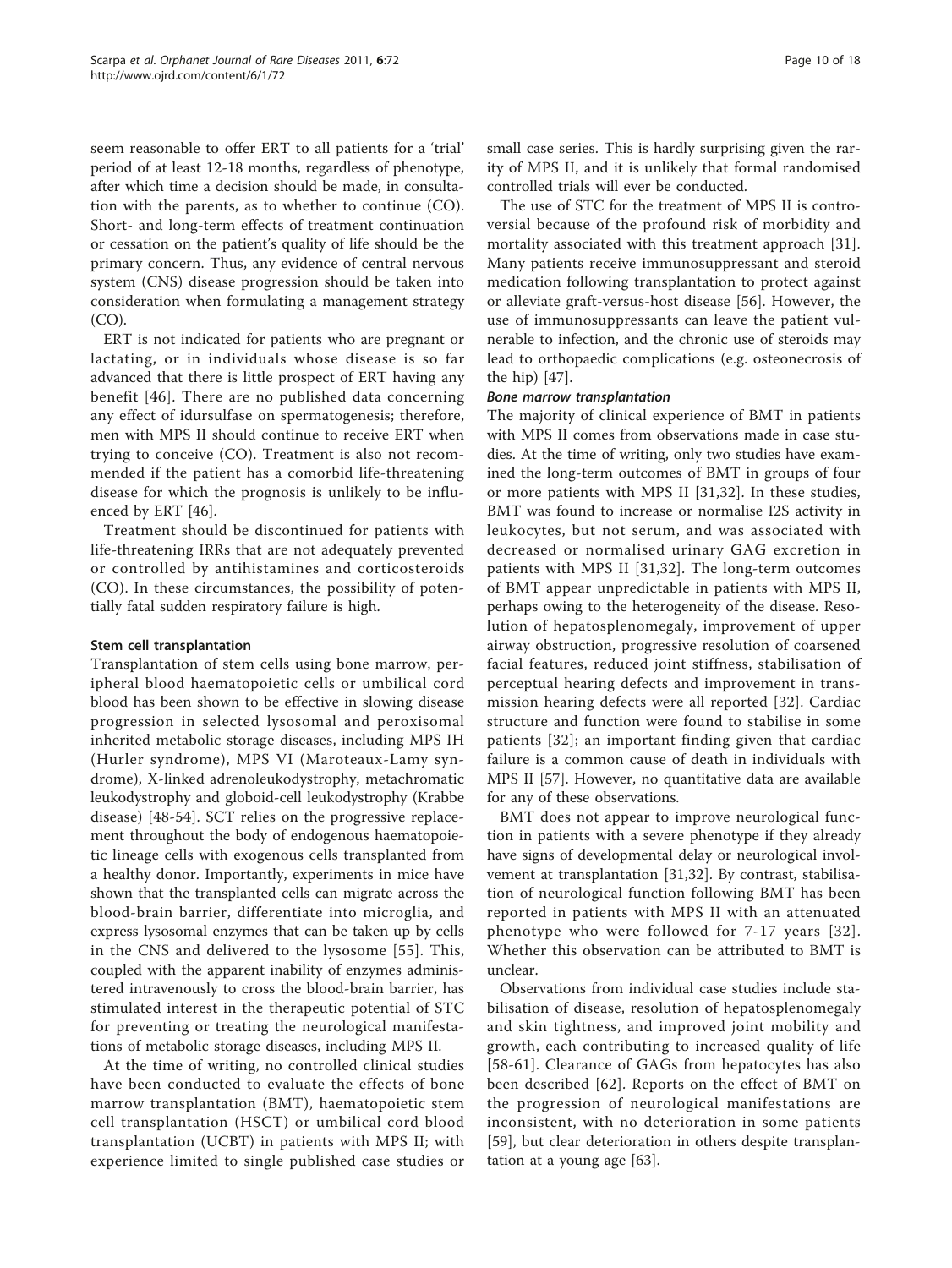#### Haematopoietic stem cell transplantation

As with BMT, there are very few data on the effects on HSCT in patients with MPS II. Notable observations include a reduction in levels of a urinary marker of GAG levels (measured as dermatan sulphate to chondroitin sulphate ratio) in one patient [[64\]](#page-16-0), and complete resolution of skin papules and a progressive reduction in skin tightness in five boys (aged 4-11 years) within 35 days of HSCT [[65\]](#page-16-0).

#### Umbilical cord blood transplantation

Improvement or complete resolution of hepatomegaly has been reported in patients with mild and severe forms for MPS II following UCBT [\[56](#page-15-0)[,66](#page-16-0)]. Urinary GAG excretion was normalised in a patient with an attenuated form of MPS II, and growth and development remained normal up to 2 years after transplantation [[56\]](#page-15-0). No other physiological changes following UCBT have been reported. Detection of very low I2S levels in the brain of a patient with a severe form of MPS II suggests that stem cells delivered by UCBT may be able to penetrate the CNS in individuals with MPS II, although enzyme levels were insufficient for metabolic improvement [\[66](#page-16-0)].

Overall, it appears that SCT can have some beneficial effects on the peripheral signs and symptoms of MPS II. However, it is clear that this approach does not preserve or improve neurological function in patients with severe forms of MPS II if they already show signs of neurological deterioration. The long-term effects of BMT, HSCT and UCBT on neurological function in patients with more attenuated forms of MPS II require further study. In the absence of a clear long-term effect on the neurological manifestations of MPS II, the potential clinical benefits of successful engraftment do not appear to outweigh the immediate and medium-long-term risks of the procedure, particularly when other effective and well-tolerated treatments for peripheral manifestations are available (CO).

# Therapies in development

Owing to the dearth of therapeutic options for alleviating the neurological manifestations of LSDs, much research has focused on the development of well-tolerated therapies that can cross the blood-brain barrier. One approach that has been explored is the infusion of ERT into the cerebrospinal fluid, thereby enabling widespread distribution throughout the CNS. Experiments in animal models have yielded promising results [\[67](#page-16-0)], and a study into the feasibility and safety of intrathecally delivered idursulfase in patients with MPS II is underway.

Other areas of research include the use of pharmacological chaperones, gene therapy and substrate reduction therapy. Although a comprehensive overview of these therapeutic options is beyond the scope of this article, all have been found to cross the blood-brain barrier and promising findings have been reported in vitro and in animal models [[68-72\]](#page-16-0). It is hoped that in the near future these therapies may help to prevent or reverse the neurological manifestations observed in patients with severe forms of MPS II.

# Non-disease-specific approaches to managing MPS II

The wide range of effects of MPS II on the body and the severity of many of the manifestations mean that most patients will require substantial medical and surgical support, even if they are receiving ERT or have received SCT. A full review of this broad topic is not possible here, so key aspects of multidisciplinary care are presented.

#### Management of cardiovascular manifestations

Cardiovascular manifestations develop at a young age in patients with MPS II, and most patients exhibit at least one cardiovascular sign or symptom by the second decade of life [[3\]](#page-14-0). Typical changes include valve disease (e.g. changes in morphology and impaired function: affecting mitral, aortic, tricuspid and pulmonary valves in decreasing frequency), ventricular hypertrophy, hypertension, and arrhythmia (e.g. tachycardia, bradycardia, atrioventricular block) [\[3,14](#page-14-0)[,73\]](#page-16-0). The progression of cardiac involvement must be monitored closely, and patients should undergo regular echocardiography, electrocardiography, and Holter monitoring, if indicated (Table [1\)](#page-5-0).

Valve disease affects more than half of patients and can lead to ventricular hypertrophy or heart failure [[3,12\]](#page-14-0). In some countries, prophylactic antibiotic therapy may be given before any surgical or major dental procedure as a precaution. However, this practice is no longer recommended by the National Institute for Health and Clinical Excellence [[74\]](#page-16-0). Valve replacement has been reported, but remains uncommon [\[75,76](#page-16-0)]. Hypertension is typically under-diagnosed in patients with MPS II and should be treated using standard agents, such as angiotensin-converting enzyme inhibitors, angiotensin receptor blockers, diuretics and calcium-channel blockers (CO). Arrhythmias should be treated with ablation, antiarrhythmic drugs, anticoagulants and, if necessary, placement of an implantable cardioverter defibrillator (CO).

#### Management of neurological involvement

Depending on disease severity, neurological manifestations of MPS II may include a delay in achieving developmental milestones, cognitive impairment and seizures [[11,12](#page-14-0)]. In addition, communicating hydrocephalus, spinal cord compression, and carpal tunnel syndrome (CTS) typically require surgical intervention [[47\]](#page-15-0).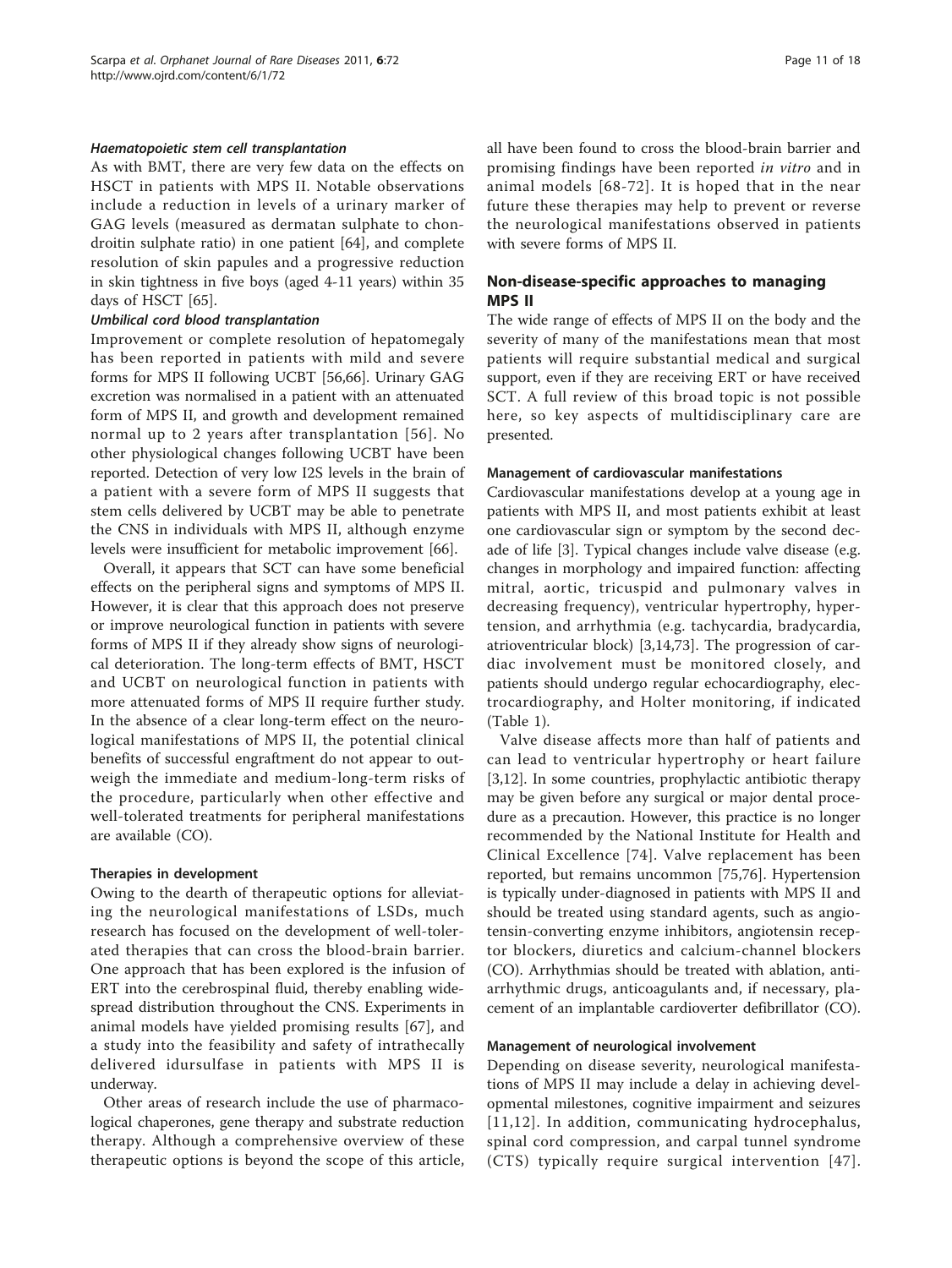Impaired cognition or delayed speech in children of preschool age should provoke further investigation with cognitive tests, and behavioural therapy and/or the use of behaviour-modifying medication may be necessary (CO). Seizures can usually be controlled by anticonvulsant therapy [\[47\]](#page-15-0). To avoid unwanted adverse events, low-dose monotherapy is preferred (CO). For patients with communicating hydrocephalus or evidence of progressive ventricular enlargement, a ventriculoperitoneal shunt can be placed to relieve intracranial pressure [[77](#page-16-0),[78\]](#page-16-0). Motor function has been reported to improve after shunt placement [[79\]](#page-16-0).

A common feature of MPS II is progressive compression of the spinal cord with resulting cervical myelopathy [[47,](#page-15-0)[80](#page-16-0)]. This can lead to reduced activity, difficulty in rising from a sitting position, paresis and spasticity, pain or loss of sensation in the upper and lower body, as well as bladder and bowel dysfunction. Irreversible cord damage can occur if this is left untreated, so surgical decompression should be considered as soon as symptoms occur [[81-83](#page-16-0)]. Similarly, decompression of the median nerve is recommended for patients with demonstrated loss of hand sensation and/or function or abnormal nerve conduction studies (CTS). Both decompression procedures have been associated with rapid and sustained improvement in sensation and function, as well as providing pain relief [[47](#page-15-0)[,84](#page-16-0)-[87](#page-16-0)].

# Management of ocular manifestations

Ocular involvement in MPS II generally consists of loss of vision, optic disc swelling, papilloedema, optic atrophy and retinal pigmentary degeneration [[2](#page-14-0),[88\]](#page-16-0). Corneal clouding is almost never encountered [\[2](#page-14-0)]. Treatment of ocular complications in patients with MPS II does not differ substantially from approaches used for otherwise healthy individuals (see Table [1\)](#page-5-0). If glaucoma occurs, most patients respond well to intraocular pressure-lowering eye drops (CO). If optic nerve involvement occurs due to raised intracranial pressure, this should be addressed using standard methods. Unfortunately, optic involvement associated with GAG accumulation or retinal degradation cannot be treated, although patients do benefit from magnifying devices when reading (CO).

# Management of musculoskeletal manifestations

Typical musculoskeletal manifestations of MPS II include short stature, spine deformities, joint stiffness, contractures, and claw-like hands [[89\]](#page-16-0). Orthopaedic therapy should be considered for patients with musculoskeletal manifestations, as this can help to address psychosocial aspects of the disease, such as loss of mobility and independence, as well as relieving the symptoms themselves. Non-surgical approaches include

physiotherapy and the use of orthopaedic devices, such as orthotic footwear, braces, corsets and walking aids, to assist with daily living activities. These approaches can also help maximise muscle strength and range of movement [\[89\]](#page-16-0). Surgical procedures include decompression of the spinal cord or median nerve, instrumented fusion (to stabilise and strengthen the spine), arthroscopy, hip or knee replacement, and correction of the lower limb axis [[89,90](#page-16-0)].

It has been suggested that recombinant human growth hormone (GH) may help overcome short stature in patients with MPS II [\[91](#page-16-0)]. GH therapy has been shown to be well tolerated and effective in improving linear growth in patients with GH deficiency, Turner syndrome and other growth disorders [[92-94](#page-16-0)]; however, experience in patients with MPS II is very limited. The only published report of GH therapy in patients with MPS II is provided by Polgreen & Miller, who observed transient increases in growth velocity in two patients treated for up to 1 year [[91\]](#page-16-0). Although GH therapy was well tolerated in these patients, there are currently insufficient data on the safety and efficacy of this approach in children with MPS II to recommend it as a standard of care (CO). Furthermore, rapid growth carries the theoretical risk of worsening of orthopaedic complications typically observed in patients with MPS II [[95](#page-16-0)]. With this in mind, patients with MPS II who are prescribed GH therapy must be followed closely by orthopaedic physicians who are familiar with MPS diseases [\[96](#page-16-0)].

# Management of ear, nose and throat manifestations

Ear, nose and throat features of MPS II include hearing loss, recurrent otitis media, an enlarged tongue, hypertrophic adenoids and tonsils and progressive airway obstruction [[97,98\]](#page-16-0). Chronic and recurrent (more than six episodes per year) upper-respiratory tract infections are common, and affected patients may benefit from analysis of functional antibodies to Streptococcus pneumoniae and Haemophilus influenzae, with booster vaccinations being provided when appropriate (CO). In the absence of a correctable immune deficiency, adenotonsillectomy or ventilation tube insertion may be appropriate for patients with severe signs and symptoms (CO). If hearing loss occurs secondary to persistent middle ear effusion, the possibility of providing hearing aids or inserting ventilation tubes should be discussed with the patient and their parents. Both treatments are effective, but hearing aids are preferred for children with significant comorbidity (CO). Macroglossia secondary to GAG storage is very difficult to manage. Operations on the tongue are not indicated in patients with MPS II, as the risk of postoperative respiratory obstructions is high (CO).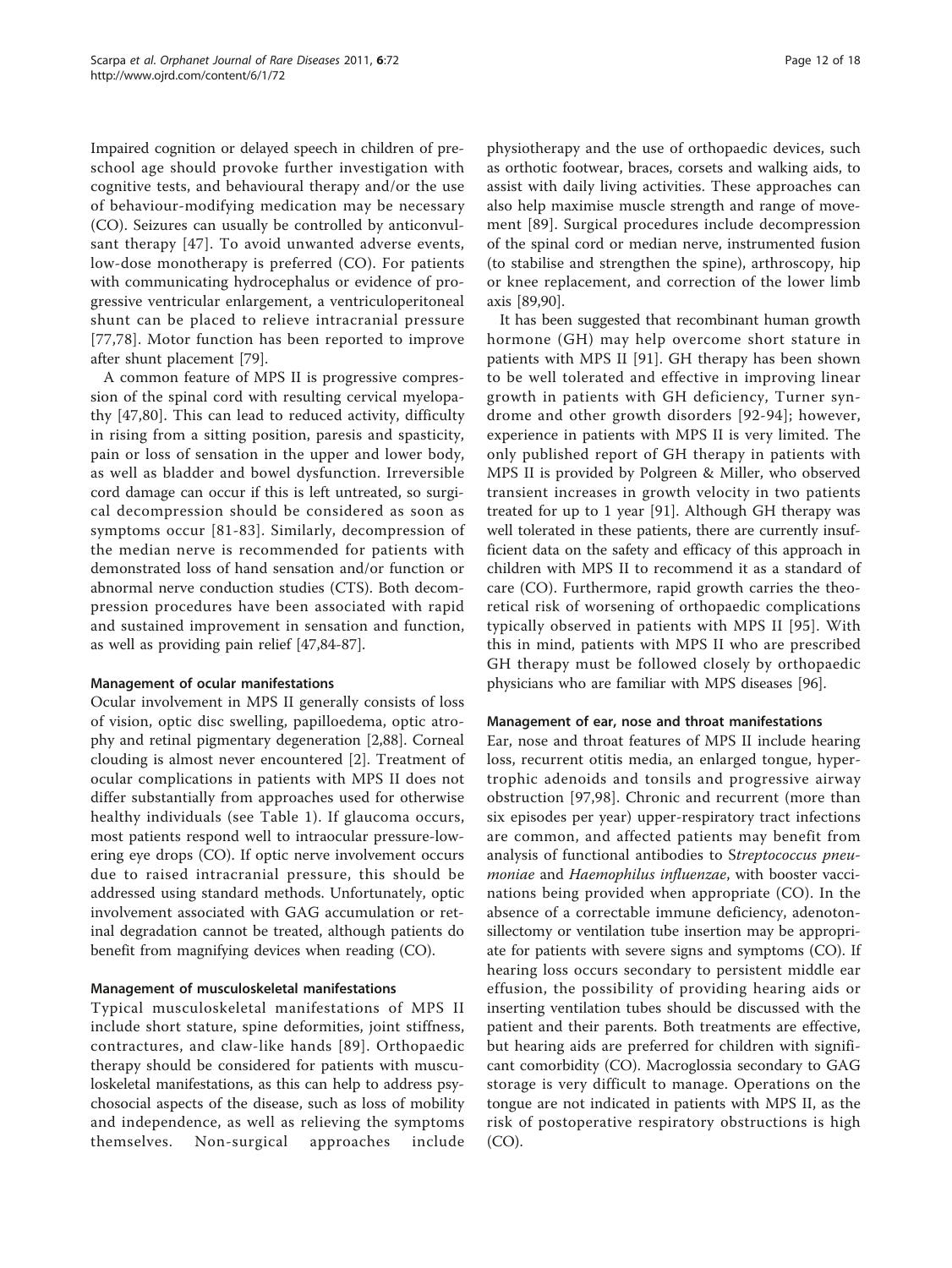#### Management of airway abnormalities

Upper airway obstruction is a major contributor to the premature mortality seen in MPS II [[13\]](#page-14-0). It is thought to result from progressive deposition of GAGs in the soft tissues of the throat and trachea, and may lead to obstructive sleep apnoea [[98\]](#page-16-0). Initial treatments for obstructive sleep apnoea include nocturnal supplemental oxygen. Tonsillectomy and adenoidectomy may be performed when these are enlarged [\[90,97](#page-16-0)], but, because of the progressive involvement of the throat and trachea, improvements may only be partial and/or temporary. Continuous positive airway pressure (CPAP) can be used to splint the airway open during sleep, and has been associated with marked improvements in sleep quality [[98,99](#page-16-0)], leading to reduced fatigue during the following day and fewer complaints of headache [\[98](#page-16-0)]. For patients for whom CPAP is not well tolerated, tracheostomy may be used to bypass the upper airway obstruction or to support the trachea when there is significant collapse due to tracheobronchomalacia. However, complications following this procedure are common and can be life-threatening [\[100\]](#page-16-0), so caution is advised (CO).

Patients with MPS II should undergo regular examination of the upper airway for signs and symptoms of developing airway obstruction, and an overnight sleep study should be conducted in patients with obstructive sleep apnoea (Table [1\)](#page-5-0) [\[47,](#page-15-0)[98\]](#page-16-0). For a more thorough evaluation of the airway, bronchoscopy may be performed [[47\]](#page-15-0). Routine monitoring of pulmonary function is challenging, as spirometry requires the full cooperation of the patient and is effort dependent. It cannot be used reliably for children younger than 6-7 years of age and may be impossible for patients with significant CNS involvement [\[98\]](#page-16-0).

#### Surgical intervention

Surgical intervention is often required at a young age to address the clinical manifestations of MPS II [[75,76,90](#page-16-0)]. The most common procedures are insertion of ventilation tubes, hernia repair, adenoidectomy, tonsillectomy, and median nerve decompression [[90](#page-16-0)]. Surgery may sometimes precede diagnosis, so it is important to evaluate a patient's surgical history when a diagnosis of MPS II is suspected [[90](#page-16-0)].

#### Management of anaesthetic risk

The short neck, immobile jaw, and pathological changes in the upper airways make general anaesthesia for patients with MPS II a difficult and high-risk procedure [[98\]](#page-16-0). For this reason, it is good practice to consider local or regional anaesthesia where possible. Combining minor surgical procedures may be appropriate in some instances; however, extending the operation time increases the risks of respiratory complications dramatically, so caution is advised (CO).

Before surgery, the patient should be assessed by a multidisciplinary team that includes a cardiologist, otorhinolaryngologist and anaesthetist. A full cardiac assessment is necessary (CO). The severity of obstructive sleep apnoea can be assessed with a sleep study or more formal polysomnography. If possible, flexible nasendoscopy and a computed tomography scan of the airway should be carried out preoperatively to evaluate the anatomy of the airway [[101](#page-16-0),[102\]](#page-16-0). Tracheomalacia of the airway makes visualisation and subsequent endotracheal intubation problematic (Figure [1e\)](#page-2-0) [[103](#page-17-0),[104](#page-17-0)]. Extubation presents another major risk, as postobstruction pulmonary oedema may exacerbate upper-airway obstruction and has been reported to occur as late as 27 hours after surgery [\[97,](#page-16-0)[105](#page-17-0),[106](#page-17-0)]. Some patients may be unable to maintain the airway after extubation, resulting in the need for urgent reintubation or tracheostomy. Early extubation can reduce this risk substantially [\[98\]](#page-16-0). As a rule, it is recommended that patients with MPS II should only undergo surgery at centres with experience of the perioperative management of individuals with this disease, and on-site intensive care facilities [[98](#page-16-0)[,106](#page-17-0)].

#### Social aspects of MPS II

Patients with MPS II and their families generally require considerable psychological and social support following diagnosis and before and after treatment. Clinicians should be prepared to provide guidance on treatmentrelated issues and to answer questions concerning carrier status and prenatal diagnosis. Genetic counselling should also be offered to family members.

Patient societies provide vital psychosocial support to parents and siblings through one-to-one counselling, as well as providing links to other affected individuals through befriending schemes and regional family days. They play a key role in helping patients and their families to understand their disease, and can make parents aware of disability benefits, respite care, and housing help for which they may be eligible. Both verbal and written information is provided regarding issues such as education, grants, equipment, care plans, independent living, and pre- and post-bereavement support.

In recent years, patient societies have worked closely with physicians, specialist nurses and homecare companies to make new treatment options available to patients. For instance, in the UK, the Society for Mucopolysaccharide Diseases [[107\]](#page-17-0) played an important role in enrolling patients into idursulfase clinical trials, and continues to assist patients who want to take part in ongoing investigations by ensuring that patients and their families are adequately supported. Importantly,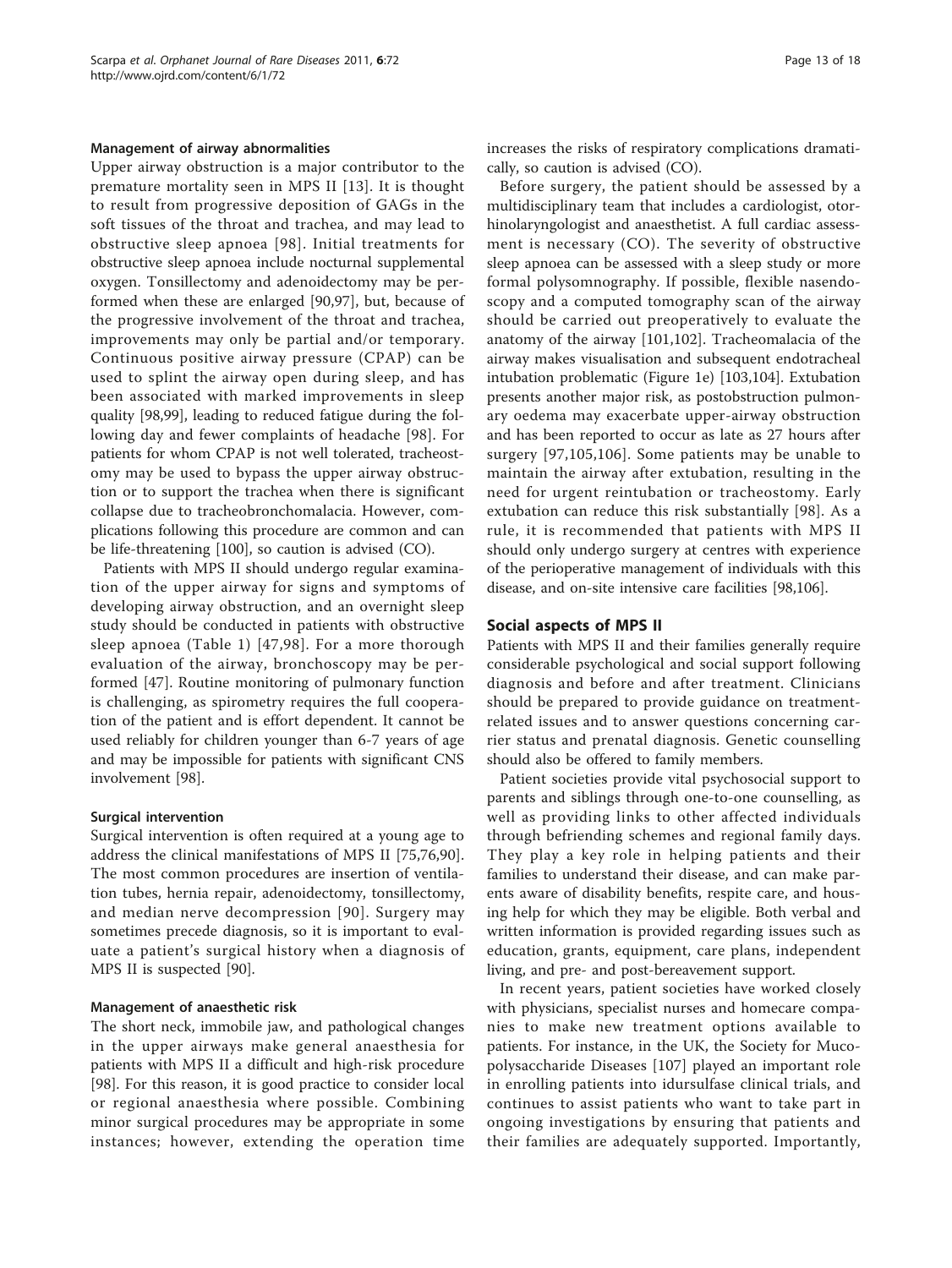patient societies also can help gather valuable information on how treatment affects quality of life by encouraging their members to participate in surveys.

# Summary and conclusions

MPS II is a rare, inherited disease that affects multiple organs and systems. The development of ERT with idursulfase has provided a means of addressing the underlying lysosomal enzyme deficiency, and improvements in certain somatic signs and symptoms have been reported in clinical studies. Unfortunately, options for alleviating the neurological manifestations of MPS II remain limited: intravenously administered idursulfase does not pass through the blood-brain barrier, and experience of intrathecal administration of ERT is restricted to small clinical trials. There are few published data on longterm outcomes from STC in MPS II, especially regarding neurological function. Further work is required to ascertain whether the potential benefits of successful engraftment outweigh the risks of the procedures, particularly as an effective treatment of certain peripheral manifestations is already available. Given the heterogeneous presentation of this disorder, a wide range of specialties is likely to be involved in its diagnosis and most patients require substantial medical, surgical, and psychosocial support. Thus, close collaboration between all involved in dealing with MPS II is essential if patients are to be diagnosed as early as possible and treated safely and effectively.

# Guarantor

JEW accepts full responsibility for the manuscript and controlled the decision to publish.

#### Abbreviations

BMT: bone marrow transplantation; CNS: central nervous system; CO: consensus opinion; CPAP: continuous positive airway pressure; CTS: carpal tunnel syndrome; DNA: deoxyribonucleic acid; ERT: enzyme replacement therapy; FVC: forced vital capacity; %FVC: percentage of predicted forced vital capacity; GAGs: glycosaminoglycans; GH: growth hormone; HSCT: haematopoietic stem cell transplantation; HSEEC: Hunter Syndrome European Expert Council; I2S: iduronate-2-sulfatase; IDS: iduronate-2-sulfatase gene; IDS2: iduronate-2-sulfatase pseudogene; Ig: immunoglobin; IRRs: infusion-related reactions; LSDs: lysosomal storage diseases; MPS IH: mucopolysaccharidosis type IH (Hurler syndrome); MPS II: mucopolysaccharidosis type II (Hunter syndrome); MPS VI: mucopolysaccharidosis type VI (Maroteaux-Lamy syndrome); STC: stem cell transplantation; UCBT: umbilical cord blood transplantation.

#### Acknowledgements and Funding

The HSEEC receives financial support from Shire Human Genetic Therapies. Scientific editorial assistance was provided by Dr Jonathan Morton (Oxford PharmaGenesis™ Ltd, UK), Dr Terence Eagleton (previously Medical Director, Europe, the Middle East and Africa; Shire Human Genetic Therapies) and Dr Paul Marcus, an independent pharmaceutical physician, and was funded by Shire Human Genetic Therapies.

#### Consent

Consent has been obtained from the patient's mother for publication of the associated image in Figure 1.

#### Author details

<sup>1</sup>Department of Pediatrics, University of Padua, Padua, Italy. <sup>2</sup>Department of Pediatrics, Heim Pál Hospital for Sick Children, Budapest, Hungary. <sup>3</sup>University Medical Center, Johannes Gutenberg University, Mainz, Germany. 4 Department of Human Genetics, Miller School of Medicine, Miami, FL, USA. 5 Department of Paediatric Otorhinolaryngology, Royal Manchester Children's Hospital, Manchester, UK. <sup>6</sup>Department of Pediatric Neurology and Metabolic Diseases, UZ Brussel, Brussels, Belgium. <sup>7</sup>Reference Centre of Metabolic Diseases, HFME Hospital, Lyon, France. <sup>8</sup>Medical Genetics Unit, Department of Pediatrics, University Hospital Virgen de la Arrixaca, El Palmar, Murcia, Spain. <sup>9</sup>Therapy and Dietetics Department, Royal Manchester Children's Hospital, Manchester, UK. 10Manchester Academic Health Science Centre, University of Manchester, Central Manchester University Hospitals NHS Foundation Trust, Manchester, UK.<sup>11</sup>Department of Pediatrics, Children's Hospital and Johannes Gutenberg University, Mainz, Germany. <sup>12</sup>Klinik für Kinder- und Jugendmedizin am Evangelischen Krankenhaus Hamm, Hamm, Germany. 13Division of Cardiology and Division of Lysosomal Storage Diseases, University Children's Hospital, Mainz, Germany. 14Children's Hospital, University Medical Center, Johannes Gutenberg University, Mainz, Germany. <sup>15</sup>Society for Mucopolysaccharide Diseases, Amersham, UK. <sup>16</sup>Unidade Doenças Metabólicas, Serviço de Pediatria, Hospital de S. João, Porto, Portugal. 17Division of Metabolism, Connective Tissue Unit, University Children's Hospital, Zurich, Switzerland. 18Department of Clinical Genetics, Rigshospitalet, Copenhagen University Hospital, Denmark. <sup>19</sup>Department of Pediatrics, Karolinska Institute, Stockholm, Sweden. <sup>20</sup>Department of Ophthalmology, University Medical Center, Johannes Gutenberg University, Mainz, Germany. <sup>21</sup>Birmingham Children's Hospital, Birmingham, UK. <sup>22</sup>The Children's Memorial Health Institute, Clinic of Metabolic Diseases, Warsaw, Poland. <sup>23</sup>Department of Pediatrics, Center for Lysosomal and Metabolic Diseases, Erasmus Medical Center, University Hospital, Rotterdam, The Netherlands. <sup>24</sup>Royal Manchester Children's Hospital, Manchester, UK.<br><sup>25</sup>Department of Pediatrics and Adolescent Medicine, First Faculty of Medicine, Charles University and General University Hospital, Prague, Czech Republic.

#### Authors' contributions

JEW drafted the manuscript, and other authors contributed to the writing. All authors have seen and approved the final manuscript.

#### Competing interests

MS has received honoraria and travel expenses for presenting at scientific meetings and sitting on advisory boards sponsored by BioMarin Pharmaceutical, Inc., Genzyme Corporation and Shire Human Genetic Therapies, and is a member of the HSEEC, which receives financial support from Shire Human Genetic Therapies. MS also receives honoraria for development of educational presentations for Genzyme Corporation and Shire Human Genetic Therapies. MS's institution receives research grants from Genzyme Corporation and Shire Human Genetic Therapies. ZA has received reimbursement for presenting lectures at symposia arranged by Shire Human Genetic Therapies and partial funding for travel to these symposia. ZA is a member of the HSEEC, which receives financial support from Shire Human Genetic Therapies.

MB has received honoraria, travel support and unrestricted grants from Shire Human Genetic Therapies, Genzyme Corporation, BioMarin Pharmaceutical, Inc. and Actelion Pharmaceuticals Ltd. MB is a member of the HSEEC, which receives financial support from Shire Human Genetic Therapies. OB is a member of a Speakers' Bureau for Shire, Inc. OB is a member of the HSEEC, which receives financial support from Shire Human Genetic **Therapies** 

IAB has received travel grants and honoraria from Shire Human Genetic Therapies to attend and deliver lectures at medical meetings. LDM has received honoraria and travel expenses for presenting at scientific meetings and sitting on advisory boards sponsored by Genzyme Corporation and Shire Human Genetic Therapies. LDM is a member of the HSEEC, which receives financial support from Shire Human Genetic Therapies.

NG's institution has received funding from Shire Human Genetic Therapies for involvement in a patient registry, clinical trials and for travel and accommodation during a LSD symposium. NG is a member of the HSEEC, which receives financial support from Shire Human Genetic Therapies.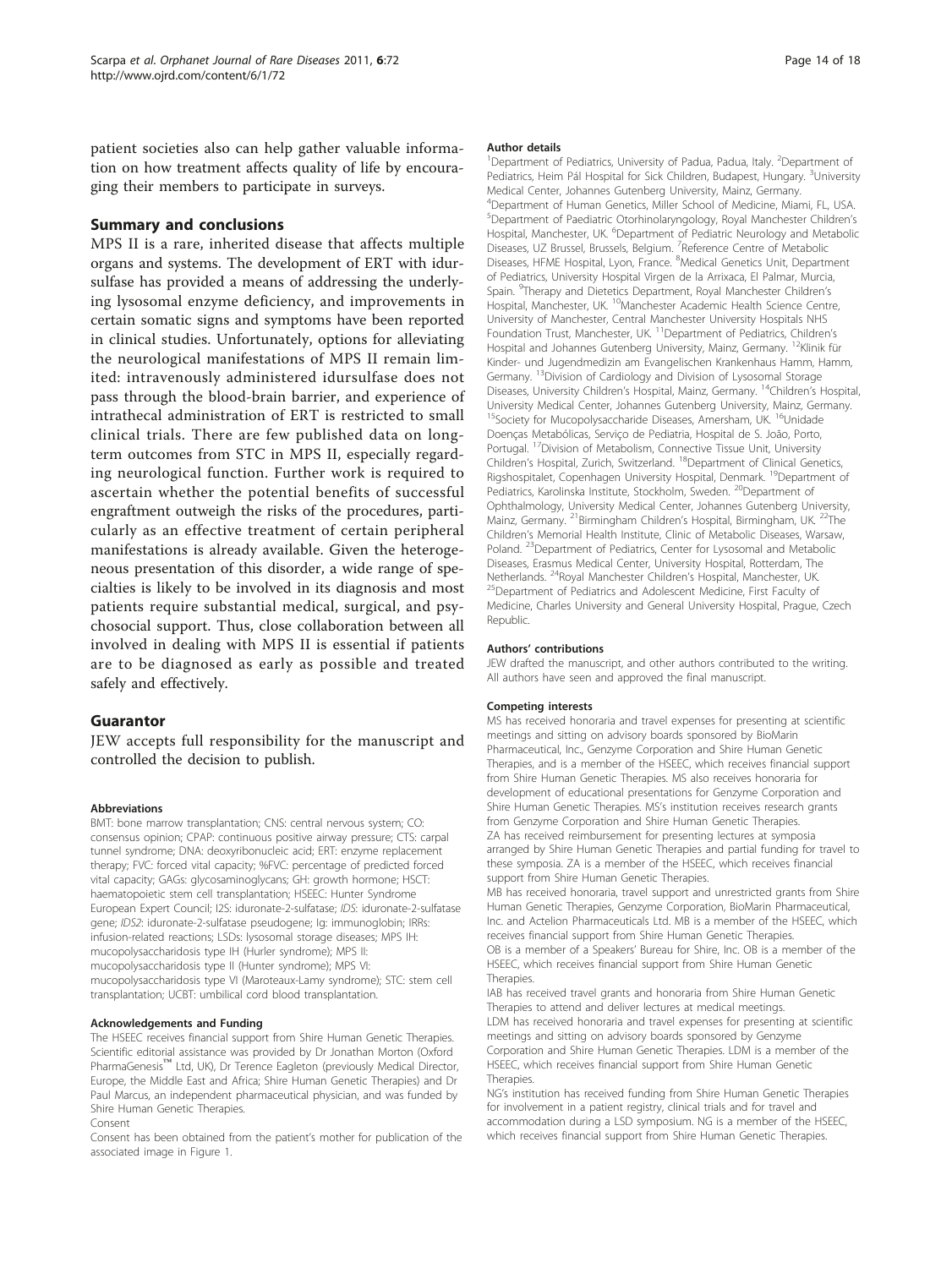<span id="page-14-0"></span>EG-N has received travel grants from Shire Human Genetic Therapies. EG-N is a member of the HSEEC, which receives financial support from Shire Human Genetic Therapies.

PH has no competing interests.

SJ has received travel assistance and honoraria for lectures, and consultancy fees from Shire Human Genetic Therapies. SJ is a member of the HSEEC, which receives financial support from Shire Human Genetic Therapies. WK has received honoraria for giving lectures at symposia arranged by Shire Human Genetic Therapies and partial funding for travel to the symposia. CK has received research funding, consultancy fees and/or speaker's fees from Shire Human Genetic Therapies, Genzyme Corporation, Actelion Pharmaceuticals Ltd and BioMarin Pharmaceutical, Inc.

CL has received speaker's honoraria from Shire Human Genetic Therapies, BioMarin Pharmaceutical, Inc. and Genzyme Corporation and partial funding for medical advice.

CAL has received reimbursement of expenses and honoraria from Shire Human Genetic Therapies and Genzyme Corporation. The Society for Mucopolysaccharide Diseases (UK) has received educational grants from Genzyme Corporation, Shire Human Genetic Therapies, BioMarin Pharmaceutical, Inc. and Amicus Therapeutics, Inc. The Society for Mucopolysaccharide Diseases also receives fees and reimbursement of expenses in respect of clinical trial patient access from BioMarin Pharmaceutical, Inc. and Shire Human Genetic Therapies.

ELT has received funding for travel and expenses for attendance at scientific meetings sponsored by Shire Human Genetic Therapies and is a member of the HSEEC, which receives financial support from Shire Human Genetic Therapies.

BL has received honoraria and travel expenses for attending and presenting at scientific meetings and sitting advisory boards sponsored by Shire Human Genetic Therapies, Genzyme Corporation and BioMarin Pharmaceutical, Inc. BL has also received honoraria for providing writing, medical and/or administrative support to Shire Human Genetic Therapies, Genzyme Corporation and BioMarin Pharmaceutical, Inc. BL is a member of the publication steering committee for LSDs, which is sponsored by Shire Human Genetic Therapies. BL also receives honoraria for development of educational presentations for Genzyme Corporation. BL's institution receives research grants from Shire Human Genetic Therapies and BioMarin Pharmaceutical, Inc.

AML has served on scientific advisory boards and as a consultant for Shire Human Genetic Therapies, Zymenex A/S, and Genzyme Corporation. AML has received funding for travel from Genzyme Corporation and Shire Human Genetic Therapies, and receives research support from Shire Human Genetic Therapies and Genzyme Corporation. AML is a member of the HSEEC, which receives financial support from Shire Human Genetic Therapies.

GM has received reimbursements for giving lectures at symposia arranged by Shire Human Genetic Therapies and partial funding for travel to the symposia. GM is a member of the HSEEC, which receives financial support from Shire Human Genetic Therapies.

SP has received travel grants, speakers' honoraria and scientific grants from Shire Human Genetic Therapies, as well as travel grants from BioMarin Pharmaceutical, Inc. and Genzyme Corporation.

MR has no competing interests.

CS has received funding from Shire Human Genetic Therapies for travel to LSD symposia.

AT-S has received speaker's honoraria and is a principal investigator in clinical trials conducted by Shire Human Genetic Therapies. AT-S is a member of the HSEEC, which receives financial support from Shire Human Genetic Therapies.

AvdP is a member of the HSEEC and the Hunter Outcome Survey Board, which receive financial support from Shire Human Genetic Therapies. RW has no competing interests.

JZ is a member of the HSEEC, which receives financial support from Shire Human Genetic Therapies.

JEW is member of the HSEEC and Global advisory board, which receive financial support from Shire Human Genetic Therapies. JEW has received honoraria and travel expenses for presenting at scientific meetings sponsored by Shire Human Genetic Therapies.

Received: 21 May 2011 Accepted: 7 November 2011 Published: 7 November 2011

#### References

- 1. Bach G, Eisenberg F Jr, Cantz M, Neufeld EF: [The defect in the Hunter](http://www.ncbi.nlm.nih.gov/pubmed/4269173?dopt=Abstract) [syndrome: deficiency of sulfoiduronate sulfatase.](http://www.ncbi.nlm.nih.gov/pubmed/4269173?dopt=Abstract) Proc Natl Acad Sci USA 1973, 70(7):2134-2138.
- 2. Neufeld EF, Muenzer J: The mucopolysaccharidoses. In The metabolic and molecular bases of inherited disease. Edited by: Scriver CR, Beaudet AL, Sly WS, Valle D. New York: McGraw-Hill; 2001:3421-3452.
- 3. Wraith JE, Scarpa M, Beck M, Bodamer OA, De Meirleir L, Guffon N, Meldgaard Lund A, Malm G, van der Ploeg AT, Zeman J: [Mucopolysaccharidosis type II \(Hunter syndrome\): a clinical review and](http://www.ncbi.nlm.nih.gov/pubmed/18038146?dopt=Abstract) [recommendations for treatment in the era of enzyme replacement](http://www.ncbi.nlm.nih.gov/pubmed/18038146?dopt=Abstract) [therapy.](http://www.ncbi.nlm.nih.gov/pubmed/18038146?dopt=Abstract) Eur J Pediatr 2008, 167(3):267-277.
- 4. Baehner F, Schmiedeskamp C, Krummenauer F, Miebach E, Bajbouj M, Whybra C, Kohlschutter A, Kampmann C, Beck M: [Cumulative incidence](http://www.ncbi.nlm.nih.gov/pubmed/16435194?dopt=Abstract) [rates of the mucopolysaccharidoses in Germany.](http://www.ncbi.nlm.nih.gov/pubmed/16435194?dopt=Abstract) J Inherit Metab Dis 2005, 28(6):1011-1017.
- 5. Poorthuis BJ, Wevers RA, Kleijer WJ, Groener JE, de Jong JG, van Weely S, Niezen-Koning KE, van Diggelen OP: [The frequency of lysosomal storage](http://www.ncbi.nlm.nih.gov/pubmed/10480370?dopt=Abstract) [diseases in The Netherlands.](http://www.ncbi.nlm.nih.gov/pubmed/10480370?dopt=Abstract) Hum Genet 1999, 105(1-2):151-156.
- 6. Nelson J: [Incidence of the mucopolysaccharidoses in Northern Ireland.](http://www.ncbi.nlm.nih.gov/pubmed/9439667?dopt=Abstract) Hum Genet 1997, 101(3):355-358.
- 7. Tuschl K, Gal A, Paschke E, Kircher S, Bodamer OA: [Mucopolysaccharidosis](http://www.ncbi.nlm.nih.gov/pubmed/15797184?dopt=Abstract) [type II in females: case report and review of literature.](http://www.ncbi.nlm.nih.gov/pubmed/15797184?dopt=Abstract) Pediatr Neurol 2005, 32(4):270-272.
- 8. Sukegawa K, Matsuzaki T, Fukuda S, Masuno M, Fukao T, Kokuryu M, Iwata S, Tomatsu S, Orii T, Kondo N: [Brother/sister siblings affected with](http://www.ncbi.nlm.nih.gov/pubmed/9611068?dopt=Abstract) Hunter disease: evidence for skewed  $\times$  chromosome inactivation. Clin Genet 1998, 53(2):96-101.
- 9. Cudry S, Tigaud I, Froissart R, Bonnet V, Maire I, Bozon D: [MPS II in females:](http://www.ncbi.nlm.nih.gov/pubmed/11015461?dopt=Abstract) [molecular basis of two different cases.](http://www.ncbi.nlm.nih.gov/pubmed/11015461?dopt=Abstract) J Med Genet 2000, 37(10):E29.
- 10. Kloska A, Jakóbkiewicz-Banecka J, Tylki-Szymanska A, Czartoryska B, Wergrzyn G: Female Hunter syndrome caused by a single mutation and familial XCI skewing: implication for other X-linked disorders. Clin Genet 2010.
- 11. Martin R, Beck M, Eng C, Giugliani R, Harmatz P, Munoz V, Muenzer J: [Recognition and diagnosis of mucopolysaccharidosis II \(Hunter](http://www.ncbi.nlm.nih.gov/pubmed/18245410?dopt=Abstract) [syndrome\).](http://www.ncbi.nlm.nih.gov/pubmed/18245410?dopt=Abstract) Pediatrics 2008, 121(2):e377-386.
- 12. Schwartz IV, Ribeiro MG, Mota JG, Toralles MB, Correia P, Horovitz D, Santos ES, Monlleo IL, Fett-Conte AC, Sobrinho RP, et al: A clinical study of 77 patients with mucopolysaccharidosis type II. Acta Paediatr 2007, 96(Suppl 455):63-70.
- 13. Jones SA, Almássy Z, Beck M, Burt K, Clarke JT, Giugliani R, Hendriksz C, Kroepfl T, Lavery L, Lin SP, et al: [Mortality and cause of death in](http://www.ncbi.nlm.nih.gov/pubmed/19597960?dopt=Abstract) [mucopolysaccharidosis type II: a historical review based on data from](http://www.ncbi.nlm.nih.gov/pubmed/19597960?dopt=Abstract) [the Hunter Outcome Survey \(HOS\).](http://www.ncbi.nlm.nih.gov/pubmed/19597960?dopt=Abstract) J Inherit Metab Dis 2009, 32(4):534-543.
- 14. Wraith JE, Beck M, Giugliani R, Clarke J, Martin R, Muenzer J: [Initial report](http://www.ncbi.nlm.nih.gov/pubmed/18580692?dopt=Abstract) [from the Hunter Outcome Survey.](http://www.ncbi.nlm.nih.gov/pubmed/18580692?dopt=Abstract) Genet Med 2008, 10(7):508-516.
- 15. Chamoles NA, Blanco MB, Gaggioli D, Casentini C: [Hurler-like phenotype:](http://www.ncbi.nlm.nih.gov/pubmed/11719472?dopt=Abstract) [enzymatic diagnosis in dried blood spots on filter paper.](http://www.ncbi.nlm.nih.gov/pubmed/11719472?dopt=Abstract) Clin Chem 2001, 47(12):2098-2102.
- 16. Martin R: Mucopolysaccharidosis type II. Gene Reviews 1993 [[http://www.](http://www.ncbi.nlm.nih.gov/bookshelf/br.fcgi?book=gene&part=hunter) [ncbi.nlm.nih.gov/bookshelf/br.fcgi?book=gene&part=hunter\]](http://www.ncbi.nlm.nih.gov/bookshelf/br.fcgi?book=gene&part=hunter).
- 17. Altarescu G, Renbaum P, Eldar-Geva T, Brooks B, Varshaver I, Avitzour M, Margalioth EJ, Levy-Lahad E, Elstein D, Epsztejn-Litman S, et al: Preventing mucopolysaccharidosis type II (Hunter syndrome): PGD and establishing a Hunter (46, XX) stem cell line. Prenat Diagn 2011.
- 18. Scarpa M: Mucopolysaccharidosis type II. Gene Reviews 2011 [\[http://www.](http://www.ncbi.nlm.nih.gov/bookshelf/br.fcgi?book=gene&part=hunter) [ncbi.nlm.nih.gov/bookshelf/br.fcgi?book=gene&part=hunter\]](http://www.ncbi.nlm.nih.gov/bookshelf/br.fcgi?book=gene&part=hunter).
- 19. Keulemans JL, Sinigerska I, Garritsen VH, Huijmans JG, Voznyi YV, van Diggelen OP, Kleijer WJ: [Prenatal diagnosis of the Hunter syndrome and](http://www.ncbi.nlm.nih.gov/pubmed/12424767?dopt=Abstract) [the introduction of a new fluorimetric enzyme assay.](http://www.ncbi.nlm.nih.gov/pubmed/12424767?dopt=Abstract) Prenat Diagn 2002, 22(11):1016-1021.
- 20. Archer IM, Kingston HM, Harper PS: [Prenatal diagnosis of Hunter](http://www.ncbi.nlm.nih.gov/pubmed/6431402?dopt=Abstract) [syndrome.](http://www.ncbi.nlm.nih.gov/pubmed/6431402?dopt=Abstract) Prenat Diagn 1984, 4(3):195-200.
- 21. Manara R, Rampazzo A, Cananzi M, Salviati L, Mardari R, Drigo P, Tomanin R, Gasparotto N, Priante E, Scarpa M: Hunter syndrome in an 11-year-old girl on enzyme replacement therapy with idursulfase: brain magnetic resonance imaging features and evolution. J Inherit Metab Dis 2010.
- 22. Sukegawa K, Song XQ, Masuno M, Fukao T, Shimozawa N, Fukuda S, Isogai K, Nishio H, Matsuo M, Tomatsu S, et al: [Hunter disease in a girl](http://www.ncbi.nlm.nih.gov/pubmed/9375851?dopt=Abstract) [caused by R468Q mutation in the iduronate-2-sulfatase gene and](http://www.ncbi.nlm.nih.gov/pubmed/9375851?dopt=Abstract)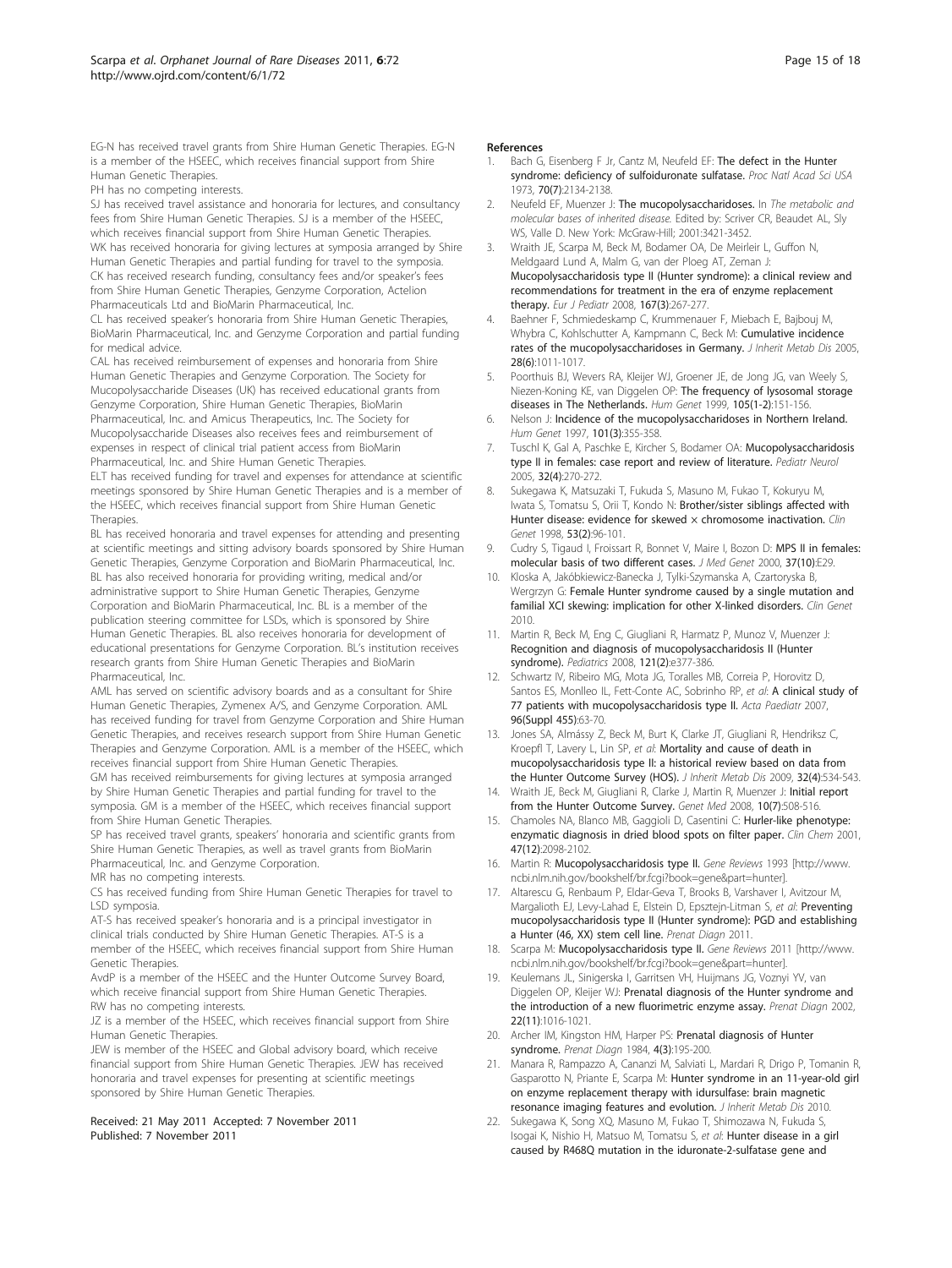<span id="page-15-0"></span>skewed inactivation of the  $\times$  chromosome carrying the normal allele. Hum Mutat 1997, 10(5):361-367.

- 23. Clarke JT, Greer WL, Strasberg PM, Pearce RD, Skomorowski MA, Ray PN: [Hunter disease \(mucopolysaccharidosis type II\) associated with](http://www.ncbi.nlm.nih.gov/pubmed/1678247?dopt=Abstract) unbalanced inactivation of the  $\times$  chromosomes in a karyotypically [normal girl.](http://www.ncbi.nlm.nih.gov/pubmed/1678247?dopt=Abstract) Am J Hum Genet 1991, 49(2):289-297.
- 24. Mossman J, Blunt S, Stephens R, Jones EE, Pembrey M: Hunter'[s disease in](http://www.ncbi.nlm.nih.gov/pubmed/6418082?dopt=Abstract) [a girl: association with X:5 chromosomal translocation disrupting the](http://www.ncbi.nlm.nih.gov/pubmed/6418082?dopt=Abstract) [Hunter gene.](http://www.ncbi.nlm.nih.gov/pubmed/6418082?dopt=Abstract) Arch Dis Child 1983, 58(11):911-915.
- 25. Broadhead DM, Kirk JM, Burt AJ, Gupta V, Ellis PM, Besley GT: [Full](http://www.ncbi.nlm.nih.gov/pubmed/3100113?dopt=Abstract) expression of Hunter'[s disease in a female with an X-chromosome](http://www.ncbi.nlm.nih.gov/pubmed/3100113?dopt=Abstract) [deletion leading to non-random inactivation.](http://www.ncbi.nlm.nih.gov/pubmed/3100113?dopt=Abstract) Clin Genet 1986, 30(5):392-398.
- 26. Randall DR, Colobong KE, Hemmelgarn H, Sinclair GB, Hetty E, Thomas A, Bodamer OA, Volkmar B, Fernhoff PM, Casey R, et al: [Heparin cofactor II](http://www.ncbi.nlm.nih.gov/pubmed/18511319?dopt=Abstract)[thrombin complex: a biomarker of MPS disease.](http://www.ncbi.nlm.nih.gov/pubmed/18511319?dopt=Abstract) Mol Genet Metab 2008, 94(4):456-461.
- 27. Langford-Smith KJ, Mercer J, Petty J, Tylee K, Church H, Roberts J, Moss G, Jones S, Wynn R, Wraith JE, et al: [Heparin cofactor II-thrombin complex](http://www.ncbi.nlm.nih.gov/pubmed/21170681?dopt=Abstract) [and dermatan sulphate:chondroitin sulphate ratio are biomarkers of](http://www.ncbi.nlm.nih.gov/pubmed/21170681?dopt=Abstract) [short- and long-term treatment effects in mucopolysaccharide diseases.](http://www.ncbi.nlm.nih.gov/pubmed/21170681?dopt=Abstract) J Inherit Metab Dis 2011, 34(2):499-508.
- 28. Engelbert RHH, Custers JWH, van der Net J, van der Graaf Y, Beemer FA, Helders PJM: Functional outcome in osteogenesis imperfecta: disability profiles using the PEDI. Pediatr Phys Ther 1997, 9:18-22.
- 29. Daltroy LH, Liang MH, Fossel AH, Goldberg MJ: [The POSNA pediatric](http://www.ncbi.nlm.nih.gov/pubmed/9746401?dopt=Abstract) [musculoskeletal functional health questionnaire: report on reliability,](http://www.ncbi.nlm.nih.gov/pubmed/9746401?dopt=Abstract) [validity, and sensitivity to change. Pediatric Outcomes Instrument](http://www.ncbi.nlm.nih.gov/pubmed/9746401?dopt=Abstract) [Development Group. Pediatric Orthopaedic Society of North America.](http://www.ncbi.nlm.nih.gov/pubmed/9746401?dopt=Abstract) J Pediatr Orthop 1998, 18(5):561-571.
- 30. Beck M, Muenzer J, Scarpa M: Evaluation of disease severity in mucopolysaccharidoses. J Pediatr Rehab Med 2010, 3(1):39-46.
- 31. Vellodi A, Young E, Cooper A, Lidchi V, Winchester B, Wraith JE: [Long-term](http://www.ncbi.nlm.nih.gov/pubmed/10399096?dopt=Abstract) [follow-up following bone marrow transplantation for Hunter disease.](http://www.ncbi.nlm.nih.gov/pubmed/10399096?dopt=Abstract) J Inherit Metab Dis 1999, 22(5):638-648.
- 32. Guffon N, Bertrand Y, Forest I, Fouilhoux A, Froissart R: [Bone marrow](http://www.ncbi.nlm.nih.gov/pubmed/19167723?dopt=Abstract) [transplantation in children with Hunter syndrome: outcome after 7 to](http://www.ncbi.nlm.nih.gov/pubmed/19167723?dopt=Abstract) [17 years.](http://www.ncbi.nlm.nih.gov/pubmed/19167723?dopt=Abstract) J Pediatr 2009, 154(5):733-737.
- 33. Muenzer J, Gucsavas-Calikoglu M, McCandless SE, Schuetz TJ, Kimura [A](http://www.ncbi.nlm.nih.gov/pubmed/17185020?dopt=Abstract): A [Phase I/II clinical trial of enzyme replacement therapy in](http://www.ncbi.nlm.nih.gov/pubmed/17185020?dopt=Abstract) [mucopolysaccharidosis II \(Hunter syndrome\).](http://www.ncbi.nlm.nih.gov/pubmed/17185020?dopt=Abstract) Mol Genet Metab 2007, 90(3):329-337.
- 34. Muenzer J, Wraith JE, Beck M, Giugliani R, Harmatz P, Eng CM, Vellodi A, Martin R, Ramaswami U, Gucsavas-Calikoglu M, et al: [A Phase II/III clinical](http://www.ncbi.nlm.nih.gov/pubmed/16912578?dopt=Abstract) [study of enzyme replacement therapy with idursulfase in](http://www.ncbi.nlm.nih.gov/pubmed/16912578?dopt=Abstract) [mucopolysaccharidosis](http://www.ncbi.nlm.nih.gov/pubmed/16912578?dopt=Abstract) II (Hunter syndrome). Genet Med 2006, 8(8):465-473.
- 35. Muenzer J, Beck M, Eng C, Giugliani R, Harmatz P, Martin R, Ramaswami U, Vellodi A, Wraith JE, Cleary M, et al: [Long-term, open-labeled extension](http://www.ncbi.nlm.nih.gov/pubmed/21150784?dopt=Abstract) [study of idursulfase in the treatment of Hunter syndrome.](http://www.ncbi.nlm.nih.gov/pubmed/21150784?dopt=Abstract) Genet Med 2011, 13(2):95-101.
- 36. Okuyama T, Tanaka A, Suzuki Y, Ida H, Tanaka T, Cox GF, Eto Y, Orii T: [Japan](http://www.ncbi.nlm.nih.gov/pubmed/19773189?dopt=Abstract) [Elaprase Treatment \(JET\) study: idursulfase enzyme replacement therapy](http://www.ncbi.nlm.nih.gov/pubmed/19773189?dopt=Abstract) [in adult patients with attenuated Hunter syndrome](http://www.ncbi.nlm.nih.gov/pubmed/19773189?dopt=Abstract) [\(Mucopolysaccharidosis II, MPS II\).](http://www.ncbi.nlm.nih.gov/pubmed/19773189?dopt=Abstract) Mol Genet Metab 2010, 99(1):18-25.
- 37. Schulze-Frenking G, Jones SA, Roberts J, Beck M, Wraith JE: [Effects of](http://www.ncbi.nlm.nih.gov/pubmed/20978944?dopt=Abstract) [enzyme replacement therapy on growth in patients with](http://www.ncbi.nlm.nih.gov/pubmed/20978944?dopt=Abstract) [mucopolysaccharidosis type II.](http://www.ncbi.nlm.nih.gov/pubmed/20978944?dopt=Abstract) J Inherit Metab Dis 2011, 34(1):203-208.
- 38. Miebach E: [Management of infusion-related reactions to enzyme](http://www.ncbi.nlm.nih.gov/pubmed/20040319?dopt=Abstract) [replacement therapy in a cohort of patients with mucopolysaccharidosis](http://www.ncbi.nlm.nih.gov/pubmed/20040319?dopt=Abstract) [disorders.](http://www.ncbi.nlm.nih.gov/pubmed/20040319?dopt=Abstract) Int J Clin Pharmacol Ther 2009, 47(Suppl 1):S100-106.
- 39. Burton BK, Wiesman C, Paras A, Kim K, Katz R: [Home infusion therapy is](http://www.ncbi.nlm.nih.gov/pubmed/19427803?dopt=Abstract) [safe and enhances compliance in patients with mucopolysaccharidoses.](http://www.ncbi.nlm.nih.gov/pubmed/19427803?dopt=Abstract) Mol Genet Metab 2009, 97(3):234-236.
- 40. Milligan A, Hughes D, Goodwin S, Richfield L, Mehta A: [Intravenous](http://www.ncbi.nlm.nih.gov/pubmed/16628169?dopt=Abstract) [enzyme replacement therapy: better in home or hospital?](http://www.ncbi.nlm.nih.gov/pubmed/16628169?dopt=Abstract) Br J Nurs 2006, 15(6):330-333.
- 41. Hughes DA, Mlilligan A, Mehta A: Home therapy for lysosomal storage disorders. Br J Nurs 2007, 16(22):1386-1389.
- 42. Burton BK, Guffon N, Roberts J, van de Ploeg AT, Jones SA: [Home](http://www.ncbi.nlm.nih.gov/pubmed/20638311?dopt=Abstract) [treatment with intravenous enzyme replacement therapy with](http://www.ncbi.nlm.nih.gov/pubmed/20638311?dopt=Abstract)

[idursulfase for mucopolysaccharidosis type II - data from the Hunter](http://www.ncbi.nlm.nih.gov/pubmed/20638311?dopt=Abstract) [Outcome Survey.](http://www.ncbi.nlm.nih.gov/pubmed/20638311?dopt=Abstract) Mol Genet Metab 2010, 101(2-3):123-129.

- 43. Little C, Gould R, Hendriksz C: [The management of children with Hunter](http://www.ncbi.nlm.nih.gov/pubmed/19273994?dopt=Abstract) [syndrome - a case study.](http://www.ncbi.nlm.nih.gov/pubmed/19273994?dopt=Abstract) Br J Nurs 2009, 18(5):321-322.
- 44. Bagewadi S, Roberts J, Mercer J, Jones S, Stephenson J, Wraith JE: [Home](http://www.ncbi.nlm.nih.gov/pubmed/18923918?dopt=Abstract) [treatment with Elaprase and Naglazyme is safe in patients with](http://www.ncbi.nlm.nih.gov/pubmed/18923918?dopt=Abstract) [mucopolysaccharidoses types II and VI, respectively.](http://www.ncbi.nlm.nih.gov/pubmed/18923918?dopt=Abstract) J Inherit Metab Dis 2008, 31(6):733-737.
- 45. Muenzer J, Beck M, Giugliani R, Suzuki Y, Tylki-Szymanska A, Valayannopoulos V, Vellodi A, Wraith JE: [Idursulfase treatment of Hunter](http://www.ncbi.nlm.nih.gov/pubmed/21233716?dopt=Abstract) [syndrome in children under 6 years old: results from the Hunter](http://www.ncbi.nlm.nih.gov/pubmed/21233716?dopt=Abstract) [Outcome Survey.](http://www.ncbi.nlm.nih.gov/pubmed/21233716?dopt=Abstract) Genet Med 2011, 13(2):102-109.
- Vellodi A, Wraith JE, Cleary MA, Ramaswami U, Lavery C, Jessop E: Guidelines for the investigation and management of mucopolysaccharidosis type II. Department of Health National Specialist Commissioning Group (NSCAG) 2007 [\[http://www.dh.gov.uk/](http://www.dh.gov.uk/prod_consum_dh/groups/dh_digitalassets/@dh/@en/documents/digitalasset/dh_073340.pdf) [prod\\_consum\\_dh/groups/dh\\_digitalassets/@dh/@en/documents/](http://www.dh.gov.uk/prod_consum_dh/groups/dh_digitalassets/@dh/@en/documents/digitalasset/dh_073340.pdf) [digitalasset/dh\\_073340.pdf\]](http://www.dh.gov.uk/prod_consum_dh/groups/dh_digitalassets/@dh/@en/documents/digitalasset/dh_073340.pdf).
- Muenzer J, Beck M, Eng CM, Escolar ML, Giugliani R, Guffon NH, Harmatz P, Kamin W, Kampmann C, Koseoglu ST, et al: [Multidisciplinary](http://www.ncbi.nlm.nih.gov/pubmed/19901005?dopt=Abstract) management [of Hunter syndrome.](http://www.ncbi.nlm.nih.gov/pubmed/19901005?dopt=Abstract) Pediatrics 2009, 124(6):e1228-1239.
- Aubourg P, Blanche S, Jambaque I, Rocchiccioli F, Kalifa G, Naud-Saudreau C, Rolland MO, Debre M, Chaussain JL, Griscelli C, et al: [Reversal](http://www.ncbi.nlm.nih.gov/pubmed/2348839?dopt=Abstract) [of early neurologic and neuroradiologic manifestations of X-linked](http://www.ncbi.nlm.nih.gov/pubmed/2348839?dopt=Abstract) [adrenoleukodystrophy by bone marrow transplantation.](http://www.ncbi.nlm.nih.gov/pubmed/2348839?dopt=Abstract) N Engl J Med 1990, 322(26):1860-1866.
- 49. Hobbs JR, Hugh-Jones K, Barrett AJ, Byrom N, Chambers D, Henry K, James DC, Lucas CF, Rogers TR, Benson PF, et al: [Reversal of clinical](http://www.ncbi.nlm.nih.gov/pubmed/6116856?dopt=Abstract) features of Hurler'[s disease and biochemical improvement after](http://www.ncbi.nlm.nih.gov/pubmed/6116856?dopt=Abstract) [treatment by bone-marrow transplantation.](http://www.ncbi.nlm.nih.gov/pubmed/6116856?dopt=Abstract) Lancet 1981, 2(8249):709-712.
- 50. Krivit W, Pierpont ME, Ayaz K, Tsai M, Ramsay NK, Kersey JH, Weisdorf S, Sibley R, Snover D, McGovern MM, et al: [Bone-marrow transplantation in](http://www.ncbi.nlm.nih.gov/pubmed/6150438?dopt=Abstract) [the Maroteaux-Lamy syndrome \(mucopolysaccharidosis type VI\).](http://www.ncbi.nlm.nih.gov/pubmed/6150438?dopt=Abstract) [Biochemical and clinical status 24 months after transplantation.](http://www.ncbi.nlm.nih.gov/pubmed/6150438?dopt=Abstract) N Engl J Med 1984, 311(25):1606-1611.
- 51. Krivit W, Shapiro E, Kennedy W, Lipton M, Lockman L, Smith S, Summers CG, Wenger DA, Tsai MY, Ramsay NK, et al: [Treatment of late](http://www.ncbi.nlm.nih.gov/pubmed/1967188?dopt=Abstract) [infantile metachromatic leukodystrophy by bone marrow](http://www.ncbi.nlm.nih.gov/pubmed/1967188?dopt=Abstract) [transplantation.](http://www.ncbi.nlm.nih.gov/pubmed/1967188?dopt=Abstract) N Engl J Med 1990, 322(1):28-32.
- 52. Krivit W, Shapiro EG, Peters C, Wagner JE, Cornu G, Kurtzberg J, Wenger DA, Kolodny EH, Vanier MT, Loes DJ, et al: [Hematopoietic stem-cell](http://www.ncbi.nlm.nih.gov/pubmed/9545360?dopt=Abstract) [transplantation in globoid-cell leukodystrophy.](http://www.ncbi.nlm.nih.gov/pubmed/9545360?dopt=Abstract) N Engl J Med 1998, 338(16):1119-1126.
- 53. Peters C, Balthazor M, Shapiro EG, King RJ, Kollman C, Hegland JD, Henslee-Downey J, Trigg ME, Cowan MJ, Sanders J, et al: [Outcome of unrelated](http://www.ncbi.nlm.nih.gov/pubmed/8639864?dopt=Abstract) [donor bone marrow transplantation in 40 children with Hurler](http://www.ncbi.nlm.nih.gov/pubmed/8639864?dopt=Abstract) [syndrome.](http://www.ncbi.nlm.nih.gov/pubmed/8639864?dopt=Abstract) Blood 1996, 87(11):4894-4902.
- 54. Peters C, Shapiro EG, Anderson J, Henslee-Downey PJ, Klemperer MR, Cowan MJ, Saunders EF, deAlarcon PA, Twist C, Nachman JB, et al: [Hurler](http://www.ncbi.nlm.nih.gov/pubmed/9516162?dopt=Abstract) [syndrome: II. Outcome of HLA-genotypically identical sibling and HLA](http://www.ncbi.nlm.nih.gov/pubmed/9516162?dopt=Abstract)[haploidentical related donor bone marrow transplantation in fifty-four](http://www.ncbi.nlm.nih.gov/pubmed/9516162?dopt=Abstract) [children. The Storage Disease Collaborative Study Group.](http://www.ncbi.nlm.nih.gov/pubmed/9516162?dopt=Abstract) Blood 1998, 91(7):2601-2608.
- 55. Priller J, Flugel A, Wehner T, Boentert M, Haas CA, Prinz M, Fernandez-Klett F, Prass K, Bechmann I, de Boer BA, et al: [Targeting gene-modified](http://www.ncbi.nlm.nih.gov/pubmed/11726978?dopt=Abstract) [hematopoietic cells to the central nervous system: use of green](http://www.ncbi.nlm.nih.gov/pubmed/11726978?dopt=Abstract) [fluorescent protein uncovers microglial engraftment.](http://www.ncbi.nlm.nih.gov/pubmed/11726978?dopt=Abstract) Nat Med 2001, 7(12):1356-1361.
- 56. Mullen CA, Thompson JN, Richard LA, Chan KW: [Unrelated umbilical cord](http://www.ncbi.nlm.nih.gov/pubmed/10828871?dopt=Abstract) [blood transplantation in infancy for mucopolysaccharidosis type IIB](http://www.ncbi.nlm.nih.gov/pubmed/10828871?dopt=Abstract) [\(Hunter syndrome\) complicated by autoimmune hemolytic anemia.](http://www.ncbi.nlm.nih.gov/pubmed/10828871?dopt=Abstract) Bone Marrow Transplant 2000, 25(10):1093-1097.
- 57. Young ID, Harper PS: Mild form of Hunter'[s syndrome: clinical delineation](http://www.ncbi.nlm.nih.gov/pubmed/6816147?dopt=Abstract) [based on 31 cases.](http://www.ncbi.nlm.nih.gov/pubmed/6816147?dopt=Abstract) Arch Dis Child 1982, 57(11):828-836.
- 58. Bergstrom SK, Quinn JJ, Greenstein R, Ascensao J: [Long-term follow-up of](http://www.ncbi.nlm.nih.gov/pubmed/7858546?dopt=Abstract) a patient transplanted for Hunter'[s disease type IIB: a case report and](http://www.ncbi.nlm.nih.gov/pubmed/7858546?dopt=Abstract) [literature review.](http://www.ncbi.nlm.nih.gov/pubmed/7858546?dopt=Abstract) Bone Marrow Transplant 1994, 14(4):653-658.
- 59. Coppa GV, Gabrielli O, Zampini L, Pierani P, Giorgi PL, Jezequel AM, Orlandi F, Miniero R, Busca A, De Luca T, et al: [Bone marrow](http://www.ncbi.nlm.nih.gov/pubmed/7567644?dopt=Abstract) [transplantation in Hunter syndrome \(mucopolysaccharidosis type II\):](http://www.ncbi.nlm.nih.gov/pubmed/7567644?dopt=Abstract)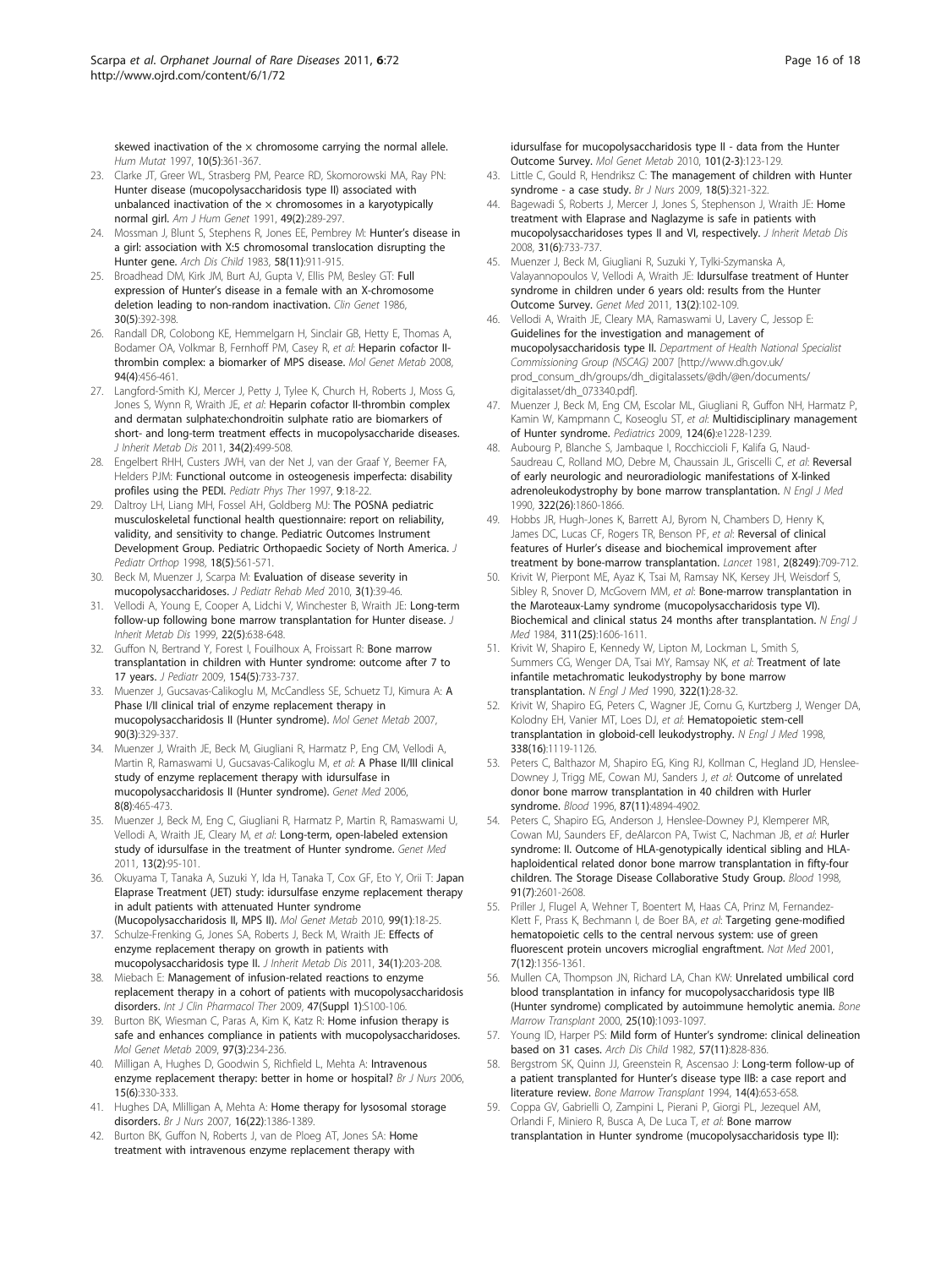<span id="page-16-0"></span>[two-year follow-up of the first Italian patient and review of the](http://www.ncbi.nlm.nih.gov/pubmed/7567644?dopt=Abstract) [literature.](http://www.ncbi.nlm.nih.gov/pubmed/7567644?dopt=Abstract) Pediatr Med Chir 1995, 17(3):227-235.

- 60. Hoogerbrugge PM, Brouwer OF, Bordigoni P, Ringden O, Kapaun P, Ortega JJ, O'Meara A, Cornu G, Souillet G, Frappaz D, et al: [Allogeneic bone](http://www.ncbi.nlm.nih.gov/pubmed/7760610?dopt=Abstract) [marrow transplantation for lysosomal storage diseases. The European](http://www.ncbi.nlm.nih.gov/pubmed/7760610?dopt=Abstract) [Group for Bone Marrow Transplantation.](http://www.ncbi.nlm.nih.gov/pubmed/7760610?dopt=Abstract) Lancet 1995, 345(8962):1398-1402.
- 61. Imaizumi M, Gushi K, Kurobane I, Inoue S, Suzuki J, Koizumi Y, Suzuki H, Sato A, Gotoh Y, Haginoya K, et al: [Long-term effects of bone marrow](http://www.ncbi.nlm.nih.gov/pubmed/8165905?dopt=Abstract) [transplantation for inborn errors of metabolism: a study of four patients](http://www.ncbi.nlm.nih.gov/pubmed/8165905?dopt=Abstract) [with lysosomal storage diseases.](http://www.ncbi.nlm.nih.gov/pubmed/8165905?dopt=Abstract) Acta Paediatr Jpn 1994, 36(1):30-36.
- 62. Resnick JM, Krivit W, Snover DC, Kersey JH, Ramsay NK, Blazar BR, Whitley CB: [Pathology of the liver in mucopolysaccharidosis: light and](http://www.ncbi.nlm.nih.gov/pubmed/1330150?dopt=Abstract) [electron microscopic assessment before and after bone marrow](http://www.ncbi.nlm.nih.gov/pubmed/1330150?dopt=Abstract) [transplantation.](http://www.ncbi.nlm.nih.gov/pubmed/1330150?dopt=Abstract) Bone Marrow Transplant 1992, 10(3):273-280.
- 63. McKinnis EJ, Sulzbacher S, Rutledge JC, Sanders J, Scott CR: [Bone marrow](http://www.ncbi.nlm.nih.gov/pubmed/8757575?dopt=Abstract) [transplantation in Hunter syndrome.](http://www.ncbi.nlm.nih.gov/pubmed/8757575?dopt=Abstract) J Pediatr 1996, 129(1):145-148.
- 64. Wynn RF, Wraith JE, Mercer J, O'Meara A, Tylee K, Thornley M, Church HJ, Bigger BW: [Improved metabolic correction in patients with lysosomal](http://www.ncbi.nlm.nih.gov/pubmed/19324223?dopt=Abstract) [storage disease treated with hematopoietic stem cell transplant](http://www.ncbi.nlm.nih.gov/pubmed/19324223?dopt=Abstract) [compared with enzyme replacement therapy.](http://www.ncbi.nlm.nih.gov/pubmed/19324223?dopt=Abstract) J Pediatr 2009, 154(4):609-611.
- 65. Ito K, Ochiai T, Suzuki H, Chin M, Shichino H, Mugishima H: [The effect of](http://www.ncbi.nlm.nih.gov/pubmed/15270893?dopt=Abstract) [haematopoietic stem cell transplant on papules with](http://www.ncbi.nlm.nih.gov/pubmed/15270893?dopt=Abstract) 'pebbly' [appearance in Hunter](http://www.ncbi.nlm.nih.gov/pubmed/15270893?dopt=Abstract)'s syndrome. Br J Dermatol 2004, 151(1):207-211.
- 66. Araya K, Sakai N, Mohri I, Kagitani-Shimono K, Okinaga T, Hashii Y, Ohta H, Nakamichi I, Aozasa K, Taniike M, et al: [Localized donor cells in brain of a](http://www.ncbi.nlm.nih.gov/pubmed/19556155?dopt=Abstract) [Hunter disease patient after cord blood stem cell transplantation.](http://www.ncbi.nlm.nih.gov/pubmed/19556155?dopt=Abstract) Mol Genet Metab 2009, 98(3):255-263.
- 67. Dickson P: [Novel treatments and future perspectives: outcomes of](http://www.ncbi.nlm.nih.gov/pubmed/20040323?dopt=Abstract) [intrathecal drug delivery.](http://www.ncbi.nlm.nih.gov/pubmed/20040323?dopt=Abstract) Int J Clin Pharmacol Ther 2009, 47(Suppl 1): S124-127.
- 68. Porto C, Cardone M, Fontana F, Rossi B, Tuzzi MR, Tarallo A, Barone MV, Andria G, Parenti G: [The pharmacological chaperone N](http://www.ncbi.nlm.nih.gov/pubmed/19293774?dopt=Abstract)[butyldeoxynojirimycin enhances enzyme replacement therapy in Pompe](http://www.ncbi.nlm.nih.gov/pubmed/19293774?dopt=Abstract) [disease fibroblasts.](http://www.ncbi.nlm.nih.gov/pubmed/19293774?dopt=Abstract) Mol Ther 2009, 17(6):964-971.
- 69. Cardone M, Polito VA, Pepe S, Mann L, D'Azzo A, Auricchio A, Ballabio A, Cosma MP: [Correction of Hunter syndrome in the MPS II mouse model](http://www.ncbi.nlm.nih.gov/pubmed/16505002?dopt=Abstract) [by AAV2/8-mediated gene delivery.](http://www.ncbi.nlm.nih.gov/pubmed/16505002?dopt=Abstract) Hum Mol Genet 2006, 15(7):1225-1236.
- 70. Braun SE, Aronovich EL, Anderson RA, Crotty PL, McIvor RS, Whitley CB: [Metabolic correction and cross-correction of mucopolysaccharidosis type](http://www.ncbi.nlm.nih.gov/pubmed/8265633?dopt=Abstract) [II \(Hunter syndrome\) by retroviral-mediated gene transfer and](http://www.ncbi.nlm.nih.gov/pubmed/8265633?dopt=Abstract) [expression of human iduronate-2-sulfatase.](http://www.ncbi.nlm.nih.gov/pubmed/8265633?dopt=Abstract) Proc Natl Acad Sci USA 1993, 90(24):11830-11834.
- 71. Polito VA, Cosma MP: IDS [crossing of the blood-brain barrier corrects](http://www.ncbi.nlm.nih.gov/pubmed/19679226?dopt=Abstract) [CNS defects in MPS II mice.](http://www.ncbi.nlm.nih.gov/pubmed/19679226?dopt=Abstract) Am J Hum Genet 2009, 85(2):296-301.
- 72. Friso A, Tomanin R, Salvalaio M, Scarpa M: [Genistein reduces](http://www.ncbi.nlm.nih.gov/pubmed/20136838?dopt=Abstract) [glycosaminoglycan levels in a mouse model of mucopolysaccharidosis](http://www.ncbi.nlm.nih.gov/pubmed/20136838?dopt=Abstract) [type II.](http://www.ncbi.nlm.nih.gov/pubmed/20136838?dopt=Abstract) Br J Pharmacol 2010, 159(5):1082-1091.
- 73. Hishitani T, Wakita S, Isoda T, Katori T, Ishizawa A, Okada R: [Sudden death](http://www.ncbi.nlm.nih.gov/pubmed/10657841?dopt=Abstract) [in Hunter syndrome caused by complete atrioventricular block.](http://www.ncbi.nlm.nih.gov/pubmed/10657841?dopt=Abstract) J Pediatr 2000, 136(2):268-269.
- 74. National Institute for Health and Clinical Excellence: Prophylaxis against infective endocarditis. Antimicrobial prophylaxis against infective endocarditis in adults and children undergoing interventional procedures. 2008 [[http://www.nice.org.uk/nicemedia/pdf/](http://www.nice.org.uk/nicemedia/pdf/CG64NICEguidance.pdf) [CG64NICEguidance.pdf](http://www.nice.org.uk/nicemedia/pdf/CG64NICEguidance.pdf)].
- 75. Dangel JH: [Cardiovascular changes in children with mucopolysaccharide](http://www.ncbi.nlm.nih.gov/pubmed/9686810?dopt=Abstract) [storage diseases and related disorders: clinical and echocardiographic](http://www.ncbi.nlm.nih.gov/pubmed/9686810?dopt=Abstract) [findings in 64 patients.](http://www.ncbi.nlm.nih.gov/pubmed/9686810?dopt=Abstract) Eur J Pediatr 1998, 157(7):534-538.
- 76. Bhattacharya K, Gibson SC, Pathi VL: [Mitral valve replacement for mitral](http://www.ncbi.nlm.nih.gov/pubmed/16242483?dopt=Abstract) [stenosis secondary to Hunter](http://www.ncbi.nlm.nih.gov/pubmed/16242483?dopt=Abstract)'s syndrome. Ann Thorac Surg 2005, 80(5):1911-1912.
- 77. van Aerde J, Plets C, Van der Hauwaert L: [Hydrocephalus in Hunter](http://www.ncbi.nlm.nih.gov/pubmed/6801919?dopt=Abstract) [Syndrome.](http://www.ncbi.nlm.nih.gov/pubmed/6801919?dopt=Abstract) Acta Paediatr Belg 1981, 34(2):93-96.
- 78. Sheridan M, Johnston I: [Hydrocephalus and pseudotumour cerebri in the](http://www.ncbi.nlm.nih.gov/pubmed/8044807?dopt=Abstract) [mucopolysaccharidoses.](http://www.ncbi.nlm.nih.gov/pubmed/8044807?dopt=Abstract) Childs Nerv Syst 1994, 10(3):148-150.
- 79. Yatziv S, Epstein CJ: [Hunter syndrome presenting as macrocephaly and](http://www.ncbi.nlm.nih.gov/pubmed/146740?dopt=Abstract) [hydrocephalus.](http://www.ncbi.nlm.nih.gov/pubmed/146740?dopt=Abstract) J Med Genet 1977, 14(6):445-447.
- 80. Al Sawaf S, Mayatepek E, Hoffmann B: [Neurological findings in Hunter](http://www.ncbi.nlm.nih.gov/pubmed/18618289?dopt=Abstract) [disease: pathology and possible therapeutic effects reviewed.](http://www.ncbi.nlm.nih.gov/pubmed/18618289?dopt=Abstract) J Inherit Metab Dis 2008, 31(4):473-480.
- 81. Vinchon M, Cotten A, Clarisse J, Chiki R, Christiaens JL: [Cervical myelopathy](http://www.ncbi.nlm.nih.gov/pubmed/7484623?dopt=Abstract) [secondary to Hunter syndrome in an adult.](http://www.ncbi.nlm.nih.gov/pubmed/7484623?dopt=Abstract) Am J Neuroradiol 1995, 16(7):1402-1403.
- 82. Ballenger CE, Swift TR, Leshner RT, El Gammal TA, McDonald TF: [Myelopathy in mucopolysaccharidosis type II \(Hunter syndrome\).](http://www.ncbi.nlm.nih.gov/pubmed/6769383?dopt=Abstract) Ann Neurol 1980, 7(4):382-385.
- 83. O'Brien DP, Cowie RA, Wraith JE: [Cervical decompression in mild](http://www.ncbi.nlm.nih.gov/pubmed/9105743?dopt=Abstract) [mucopolysaccharidosis type II \(Hunter syndrome\).](http://www.ncbi.nlm.nih.gov/pubmed/9105743?dopt=Abstract) Childs Nerv Syst 1997, 13(2):87-90.
- 84. Norman-Taylor F, Fixsen JA, Sharrard WJ: Hunter'[s syndrome as a cause of](http://www.ncbi.nlm.nih.gov/pubmed/7719824?dopt=Abstract) [childhood carpal tunnel syndrome: a report of three cases.](http://www.ncbi.nlm.nih.gov/pubmed/7719824?dopt=Abstract) J Pediatr Orthop B 1995, 4(1):106-109.
- 85. Van Heest AE, House J, Krivit W, Walker K: [Surgical treatment of carpal](http://www.ncbi.nlm.nih.gov/pubmed/9556262?dopt=Abstract) [tunnel syndrome and trigger digits in children with mucopolysaccharide](http://www.ncbi.nlm.nih.gov/pubmed/9556262?dopt=Abstract) [storage disorders.](http://www.ncbi.nlm.nih.gov/pubmed/9556262?dopt=Abstract) J Hand Surg Am 1998, 23(2):236-243.
- Wraith JE, Alani SM: [Carpal tunnel syndrome in the](http://www.ncbi.nlm.nih.gov/pubmed/2121106?dopt=Abstract) [mucopolysaccharidoses and related disorders.](http://www.ncbi.nlm.nih.gov/pubmed/2121106?dopt=Abstract) Arch Dis Child 1990, 65(9):962-963.
- 87. Haddad FS, Jones DH, Vellodi A, Kane N, Pitt MC: [Carpal tunnel syndrome](http://www.ncbi.nlm.nih.gov/pubmed/9250742?dopt=Abstract) [in the mucopolysaccharidoses and mucolipidoses.](http://www.ncbi.nlm.nih.gov/pubmed/9250742?dopt=Abstract) J Bone Joint Sura Br 1997, 79(4):576-582.
- 88. Ashworth JL, Biswas S, Wraith E, Lloyd IC: [Mucopolysaccharidoses and the](http://www.ncbi.nlm.nih.gov/pubmed/16414358?dopt=Abstract) [eye.](http://www.ncbi.nlm.nih.gov/pubmed/16414358?dopt=Abstract) Surv Ophthalmol 2006, 51(1):1-17.
- 89. Link B, de Camargo Pinto LL, Giugliani R, Wraith JE, Guffon N, Eich E, Beck M: Orthopedic manifestations in patients with mucopolysaccharidosis type II (Hunter syndrome) enrolled in the Hunter Outcome Survey (HOS). Orthopedic Reviews 2010, 2(e16):56-64.
- 90. Mendelsohn NJ, Harmatz P, Bodamer O, Burton BK, Giugliani R, Jones SA, Lampe C, Malm G, Steiner RD, Parini R: [Importance of surgical history in](http://www.ncbi.nlm.nih.gov/pubmed/21045710?dopt=Abstract) [diagnosing mucopolysaccharidosis type II \(Hunter syndrome\): data from](http://www.ncbi.nlm.nih.gov/pubmed/21045710?dopt=Abstract) [the Hunter Outcome Survey.](http://www.ncbi.nlm.nih.gov/pubmed/21045710?dopt=Abstract) Genet Med 2010, 12(12):816-822.
- 91. Polgreen LE, Miller BS: [Growth patterns and the use of growth hormone](http://www.ncbi.nlm.nih.gov/pubmed/20563263?dopt=Abstract) [in the mucopolysaccharidoses.](http://www.ncbi.nlm.nih.gov/pubmed/20563263?dopt=Abstract) J Pediatr Rehabil Med 2010, 3(1):25-38.
- 92. Richmond E, Rogol AD: [Current indications for growth hormone therapy](http://www.ncbi.nlm.nih.gov/pubmed/20523020?dopt=Abstract) [for children and adolescents.](http://www.ncbi.nlm.nih.gov/pubmed/20523020?dopt=Abstract) Endocr Dev 2010, 18:92-108.
- Baxter L, Bryant J, Cave CB, Milne R: Recombinant growth hormone for children and adolescents with Turner syndrome. Cochrane Database Syst Rev 2007, , 1: CD003887.
- Takeda A, Cooper K, Bird A, Baxter L, Frampton GK, Gospodarevskaya E, Welch K, Brvant J: [Recombinant human growth hormone for the](http://www.ncbi.nlm.nih.gov/pubmed/21208547?dopt=Abstract) [treatment of growth disorders in children: a systematic review and](http://www.ncbi.nlm.nih.gov/pubmed/21208547?dopt=Abstract) [economic evaluation.](http://www.ncbi.nlm.nih.gov/pubmed/21208547?dopt=Abstract) Health Technol Assess 2010, 14(42):1-209, iii-iv.
- 95. Docquier PL, Mousny M, Jouret M, Bastin C, Rombouts JJ: [Orthopaedic](http://www.ncbi.nlm.nih.gov/pubmed/15481411?dopt=Abstract) [concerns in children with growth hormone therapy.](http://www.ncbi.nlm.nih.gov/pubmed/15481411?dopt=Abstract) Acta Orthop Belg 2004, 70(4):299-305.
- 96. Polgreen LE, Plog M, Schwender JD, Tolar J, Thomas W, Orchard PJ, Miller BS, Petryk A: [Short-term growth hormone treatment in children](http://www.ncbi.nlm.nih.gov/pubmed/19252529?dopt=Abstract) [with Hurler syndrome after hematopoietic cell transplantation.](http://www.ncbi.nlm.nih.gov/pubmed/19252529?dopt=Abstract) Bone Marrow Transplant 2009, 44(5):279-285.
- Simmons MA, Bruce IA, Penney S, Wraith E, Rothera MP: [Otorhinolaryngological manifestations of the mucopolysaccharidoses.](http://www.ncbi.nlm.nih.gov/pubmed/15850680?dopt=Abstract) Int J Pediatr Otorhinolaryngol 2005, 69(5):589-595.
- 98. Kamin W: Diagnosis and management of respiratory involvement in Hunter syndrome. Acta Paediatr 2008, 97(Suppl 457):57-60.
- 99. Ginzburg AS, Onal E, Aronson RM, Schild JA, Mafee MF, Lopata M: [Successful use of nasal-CPAP for obstructive sleep apnea in Hunter](http://www.ncbi.nlm.nih.gov/pubmed/2112082?dopt=Abstract) [syndrome with diffuse airway involvement.](http://www.ncbi.nlm.nih.gov/pubmed/2112082?dopt=Abstract) Chest 1990, 97(6):1496-1498.
- 100. Jeong HS, Cho DY, Ahn KM, Jin DK: [Complications of tracheotomy in](http://www.ncbi.nlm.nih.gov/pubmed/16831472?dopt=Abstract) [patients with mucopolysaccharidoses type II \(Hunter syndrome\).](http://www.ncbi.nlm.nih.gov/pubmed/16831472?dopt=Abstract) Int J Pediatr Otorhinolaryngol 2006, 70(10):1765-1769.
- 101. Walker RW, Allen DL, Rothera MR: [A fibreoptic intubation technique for](http://www.ncbi.nlm.nih.gov/pubmed/9308068?dopt=Abstract) [children with mucopolysaccharidoses using the laryngeal mask airway.](http://www.ncbi.nlm.nih.gov/pubmed/9308068?dopt=Abstract) Paediatr Anaesth 1997, 7(5):421-426.
- 102. Walker RW: [The laryngeal mask airway in the difficult paediatric airway:](http://www.ncbi.nlm.nih.gov/pubmed/10632910?dopt=Abstract) [an assessment of positioning and use in fibreoptic intubation.](http://www.ncbi.nlm.nih.gov/pubmed/10632910?dopt=Abstract) Paediatr Anaesth 2000, 10(1):53-58.